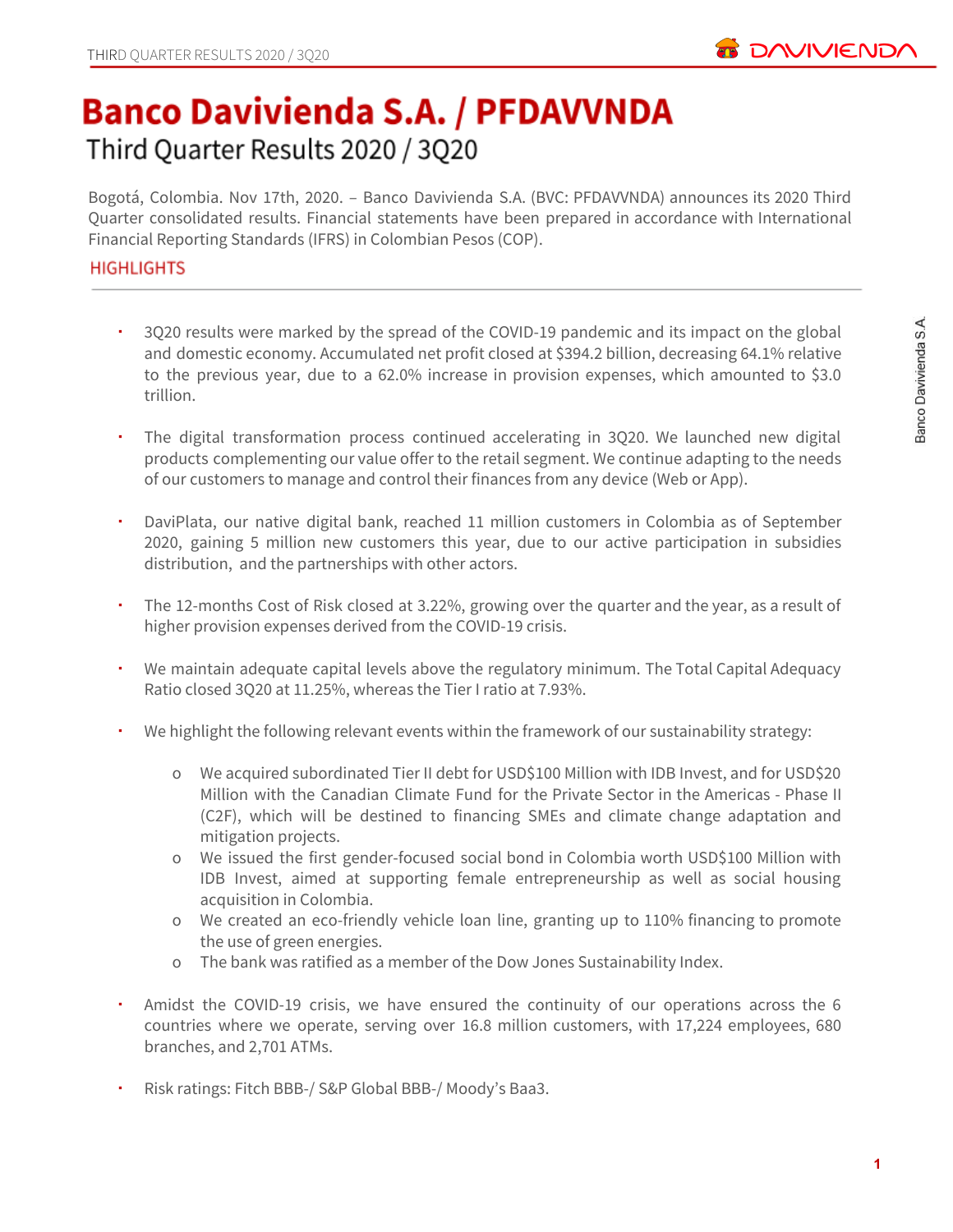# **ECONOMIC ENVIRONMENT COLOMBIA**

The third quarter of the year was shaped by a relative economic recovery across the world in the midst of the COVID-19 crsis. The implementation of health protocols for a larger number of activities and the subsequent reopening of more sectors helped mitigate the economic downturn.

In 3Q20, annual GDP contracted -2,9% in the United States and -4,3% in the Eurozone. China, on the other hand, recorded a 4,9% yearly growth, following the 3,2% growth rate from 2Q20.

The Brent oil price remained stable from June through September, averaging USD 42,9, which is higher than the average price recorded in 2Q20 (USD 29,6). This recovery stems from higher demand as a result of the economic reopening, and from OPEC+ agreement to limit increases in supply. Lower production in high-cost countries, like the United States and Canada, also contributed to this trend.

Colombia's GDP (Gross Domestic Product) as of 3Q2020 recorded an annual decrease by 9%. However, the economy rebounded against the second quarter by 8,7%. According to the Economy Monitor Index (ISE), the Colombian economy decreased by 10,15%, on average, over July and August, dampening the -15,7% contraction from 2Q20. However, the August figure 10,5% was not an improvement relative to the figure reported in July 9,6%, which is explained by new lockdown modalities (by districts in Bogota and by days in Medellin). The consumer confidence index, vehicle sales, and gas consumption are indicative that the economy substantially recovered in September as a result of the "selective lockdown", characterized by the overall lifting of mobility restrictions, with certain exceptions.

In terms of monetary policy, the Central Bank of Colombia continued with its gradual policy rate cuts. Following the meetings held in July, August, and September, the policy interest rate decreased by 75 bps reaching 1,75% by the end of 3Q20. The Central Bank of Colombia, along with the Central Bank of Mexico, were among the few central banks that decided to cut rates using a phased approach.

As for the COP/USD exchange rate, the 3Q20 average stood at \$3.730,15, appreciating relative to the 2Q20 average (\$3.845,87). Nevertheless, there was an upward trend throughout the quarter that reflected higher demand for USD to finance imports as the economy reopened. In September, the COP/USD presented a short revaluation due to USD 1163 million income from portfolio investment recorded in the trade balance of that month.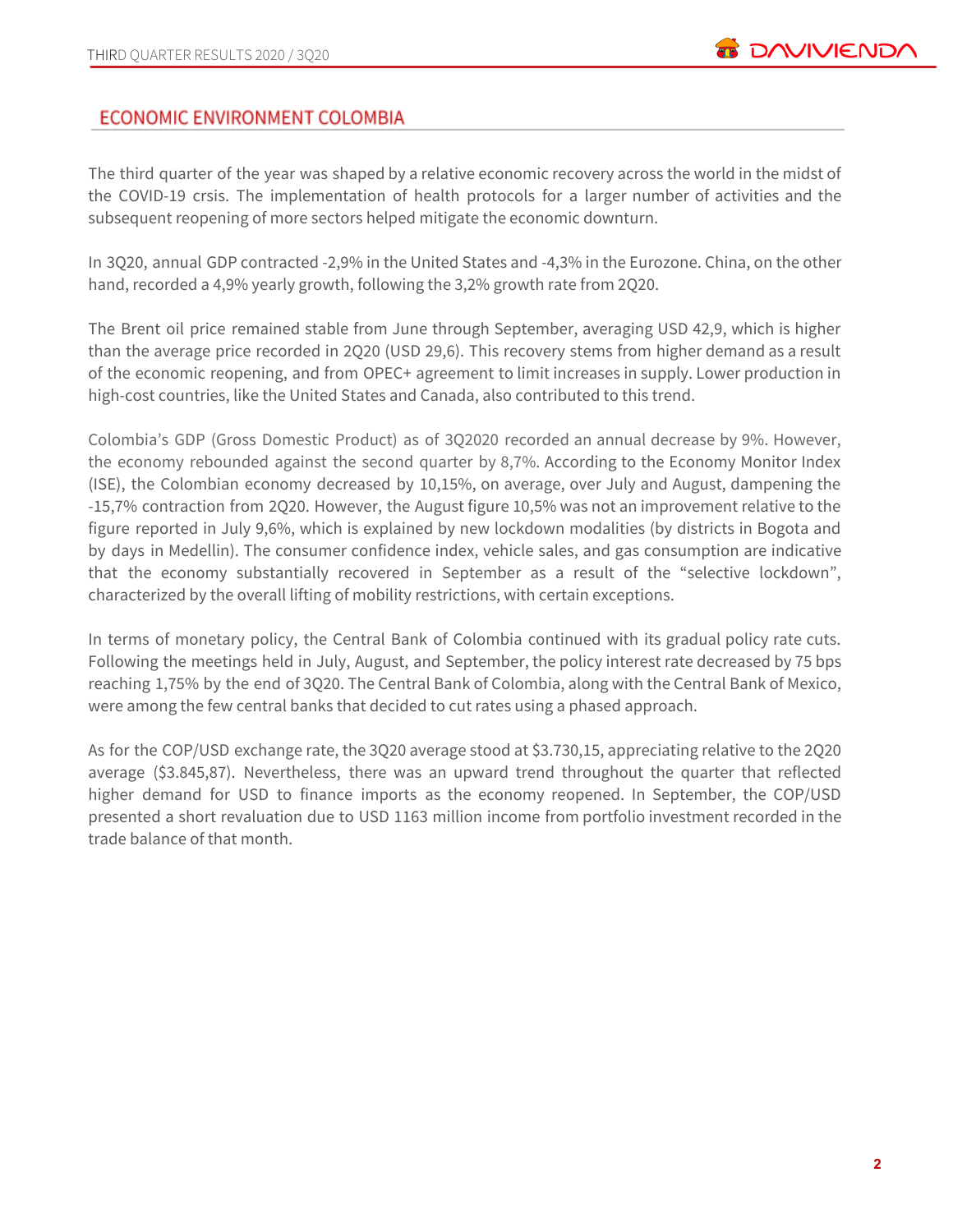# ECONOMIC ENVIRONMENT CENTRAL AMERICA

Economic performance in Central America was impacted in 2Q20 by mobility restrictions, lockdowns, and other measures to contain COVID-19 spread. The largest contraction was recorded in El Salvador, where annual GDP decreased by -19,2%, followed by Honduras (-18,5%), and Costa Rica (-8,6%).

The region was significantly affected due to its reliance on tourism, the contraction of certain industries such as transportation and commerce, and the slowdown of its main trade partners, which are also the origin of the remittances they receive.

Monthly economic indicators, the Monthly Index of Economic Activity (IMAE) in Costa Rica and Honduras, and the Volume Index of Economic Activity (IVAE) in El Salvador diverge. Honduras and El Salvador contracted, on average, -10,3% and -11,6%, respectively, over July and August, improving relative to 2Q20. Conversely, in Costa Rica the economic downturn deepened, with an average decrease of -7,7% over July and August. Note that Costa Rica implemented less restrictive mobility measures over the first months and, during 2Q20, it experienced biweekly periods of openings and closures.

Inflation remained low, in line with economic activity. The annual average inflation rate recorded in 3Q20 was 0,02% in Costa Rica, -0,25% in El Salvador, and 3,24% in Honduras. The last consumer price index report published in Panama, as of the date of this document, was in April, and it showed an annual 2,37% drop.

Following the policy interest rate cuts done over the first half of 2020 in Costa Rica and Honduras, policy interest rates remained stable over 3Q20 at 0,75% and 3,75%, respectively. The last time Costa Rica reduced the interest rate was in June and the last time Honduras did the same was in August.

Moreover, currencies in the region showed uneven behavior. The Costa Rican Colon depreciated throughout the year by 5,58%, whereas the Honduran Lempira appreciated by 0,76%.

Finally, risk ratings for the countries in the region did not change over 3Q20. However, Moody's changed Panama's outlook from stable to negative on October 20th.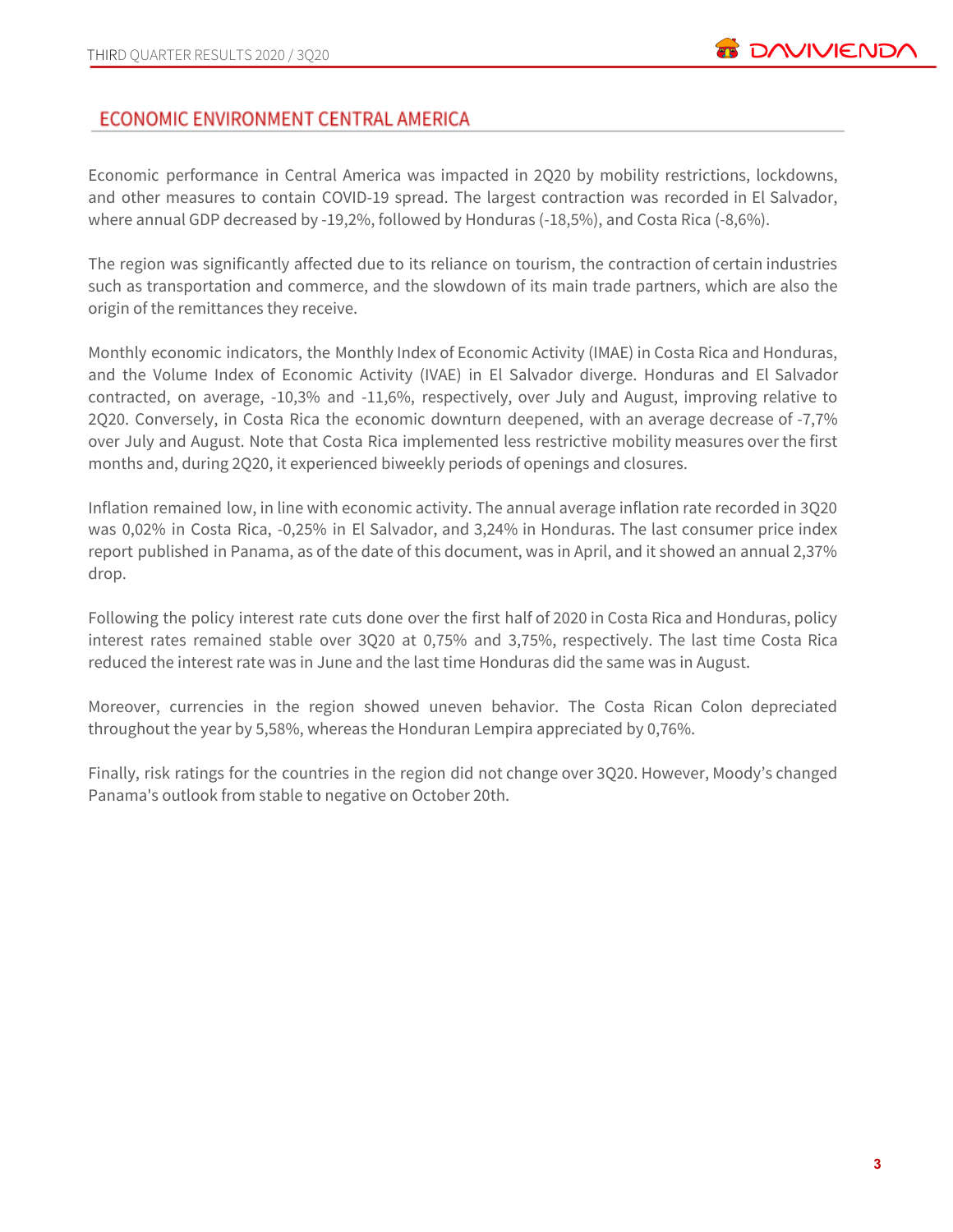# MAIN CONSOLIDATED FIGURES:

### **Statement of Financial Condition**

| (COP billion)                       |                |                |                |                |                |                | % Chg.         |            |  |
|-------------------------------------|----------------|----------------|----------------|----------------|----------------|----------------|----------------|------------|--|
| <b>Assets</b>                       |                |                | <b>Sep. 19</b> | <b>Jun. 20</b> | <b>Sep. 20</b> | Q/Q            | <b>Y/Y</b>     |            |  |
| Cash and Interbank Funds            |                |                | 9,643          | 13,664         | 10,998         | $-19.5$        | 14.1           |            |  |
| Investments                         |                |                | 12,430         | 16,114         | 16,256         | 0.9            | 30.8           |            |  |
| Gross Loan Portfolio                |                |                | 96,988         | 109,543        | 111,540        | 1.8            | 15.0           |            |  |
| Loan Loss Reserves                  |                |                | $-4,572$       | $-5,058$       | $-6,162$       | 21.8           | 34.8           |            |  |
| Property, Plant and Equipment       |                |                | 1,798          | 1,760          | 1,747          | $-0.8$         | $-2.9$         |            |  |
| <b>Other Assets</b>                 |                |                | 4,741          | 6,125          | 6,059          | $-1.1$         | 27.8           |            |  |
| <b>Total Assets</b>                 |                |                | 121,028        | 142,148        | 140,438        | $-1.2$         | 16.0           |            |  |
| <b>Liabilities</b>                  |                |                |                |                |                |                |                |            |  |
| Repos and Interbank Liabilities     |                |                | 2,234          | 3,585          | 3,314          | $-7.6$         | 48.3           |            |  |
| <b>Demand Deposits</b>              |                |                | 38,715         | 51,928         | 52,114         | 0.4            | 34.6           |            |  |
| <b>Term Deposits</b>                |                |                | 35,998         | 36,373         | 35,949         | $-1.2$         | $-0.1$         |            |  |
| <b>Bonds</b>                        |                |                | 12,754         | 13,208         | 13,440         | 1.8            | 5.4            |            |  |
| Credits                             |                |                | 12,993         | 17,758         | 16,227         | $-8.6$         | 24.9           |            |  |
| <b>Other Liabilities</b>            |                |                | 5,950          | 6,394          | 6,382          | $-0.2$         | 7.3            |            |  |
| <b>Total Liabilities</b>            |                |                | 108,644        | 129,246        | 127,426        | $-1.4$         | 17.3           |            |  |
| <b>Equity</b>                       |                |                |                |                |                |                |                |            |  |
| Non-controlling Interest            |                |                | 103            | 133            | 131            | $-1.3$         | 27.2           |            |  |
| Equity                              |                |                | 12,281         | 12,769         | 12,881         | 0.9            | 4.9            |            |  |
| <b>Total Equity</b>                 |                |                | 12,383         | 12,902         | 13,012         | 0.9            | 5.1            |            |  |
| <b>Total Liabilities and Equity</b> |                |                | 121,028        | 142,148        | 140,438        | $-1.2$         | 16.0           |            |  |
| (COP billion)                       | <b>3Q19</b>    | <b>2Q20</b>    | <b>3Q20</b>    | Q/Q            | <b>Y/Y</b>     | <b>Sep. 19</b> | <b>Sep. 20</b> | <b>Y/Y</b> |  |
| <b>Interest Income</b>              | 2,717          | 3,047          | 2,820          | $-7.4$         | 3.8            | 7,975          | 8,682          | 8.9        |  |
| Loans                               | 2,494          | 2,720          | 2,569          | $-5.6$         | 3.0            | 7,247          | 7,983          | 10.2       |  |
| Investments                         | 195            | 303            | 235            | $-22.6$        | 20.4           | 645            | 628            | $-2.7$     |  |
| Other Income                        | 28             | 24             | 17             | $-30.0$        | $-40.2$        | 83             | 71             | $-13.8$    |  |
| <b>Financial Expenses</b>           | 1,040          | 1,074          | 928            | $-13.6$        | $-10.8$        | 2,985          | 3,065          | 2.7        |  |
| <b>Gross Financial Margin</b>       | 1,676          | 1,973          | 1,892          | $-4.1$         | 12.8           | 4,990          | 5,617          | 12.6       |  |
| <b>Net Provision Expenses</b>       | 662            | 979            | 1,152          | 17.6           | 74.0           | 1,862          | 3,016          | 62.0       |  |
| <b>Net Interest Margin</b>          | 1,015          | 994            | 740            | $-25.5$        | $-27.1$        | 3,127          | 2,601          | $-16.8$    |  |
| Operating Income                    | 333            | 279            | 313            | 12.3           | $-5.8$         | 988            | 906            | $-8.3$     |  |
| <b>Operating Expenses</b>           | 933            | 1,039          | 1,027          | $-1.2$         | 10.1           | 2,692          | 3,047          | 13.2       |  |
| <b>Exchange and Derivatives</b>     | 46             | $-90$          | 36             | 100.0          | $-20.6$        | 32             | 79             | 100.0      |  |
| Other Income and Expenses, net      | $\overline{4}$ | $-20$          | 10             | 100.0          | 100.0          | 6              | $-26$          | $-100.0$   |  |
| <b>Income Before Taxes</b>          | 464            | 124            | 73             | $-41.3$        | $-84.3$        | 1,461          | 512            | $-64.9$    |  |
| Income Tax                          | 120            | $\overline{2}$ | 25             | 100.0          | $-79.4$        | 362            | 118            | $-67.3$    |  |
| <b>Net Profit</b>                   | 344            | 122            | 48             | $-60.5$        | $-86.0$        | 1,099          | 394            | $-64.1$    |  |
|                                     |                |                |                |                |                |                |                |            |  |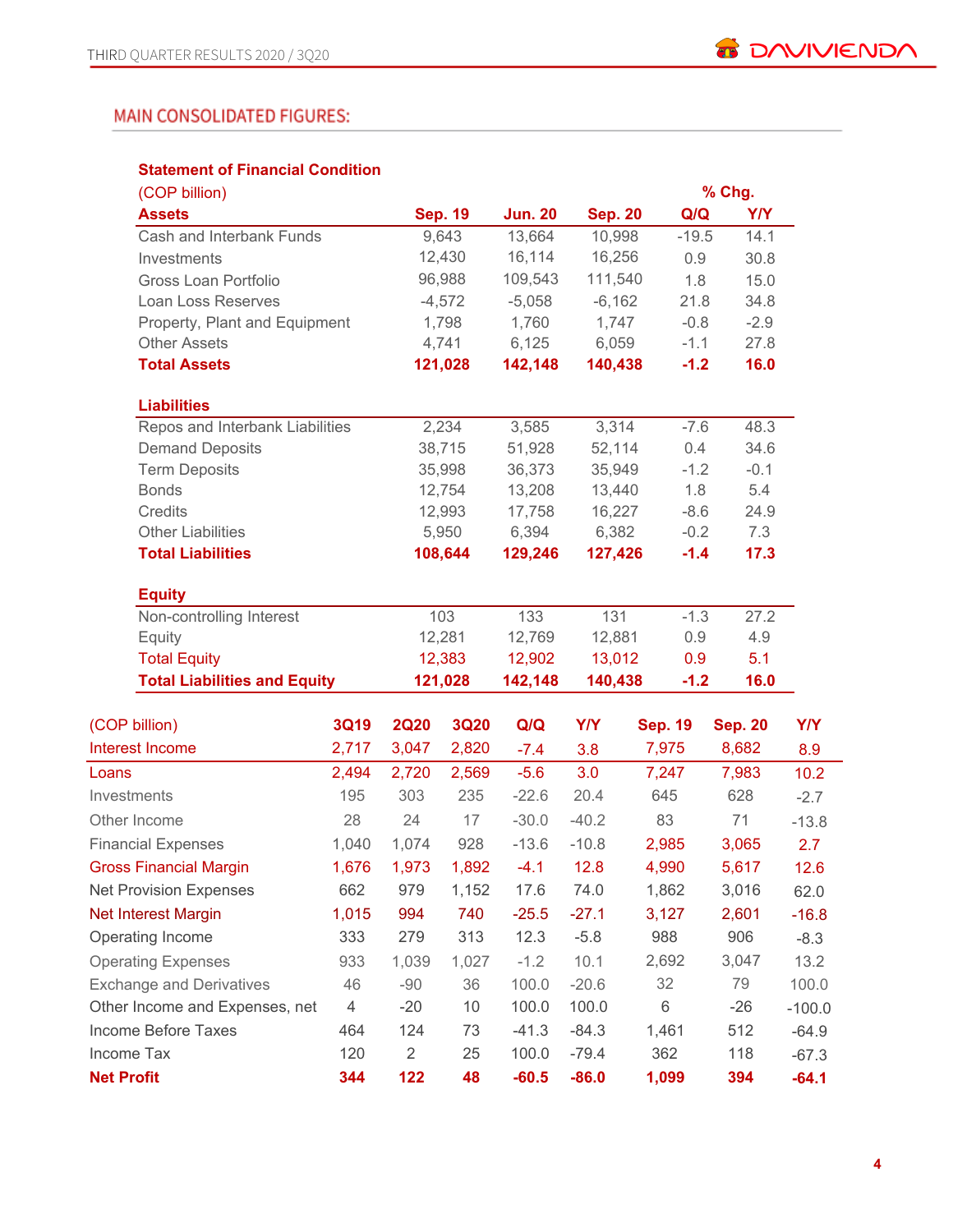**Bps. Chg**

# **MAIN RATIOS**

|             |             |             |        | <b>Bps. Ung</b> |
|-------------|-------------|-------------|--------|-----------------|
| <b>3Q19</b> | <b>2Q20</b> | <b>3Q20</b> | Q/Q    | <b>Y/Y</b>      |
| 6.55%       | 6.29%       | 6.26%       | $-3$   | $-29$           |
| 2.45%       | 2.83%       | $3.22\%$    | 39     | 77              |
| 45.8%       | 47.3%       | 47.3%       | 0      | 155             |
| 12.7%       | 8.6%        | $6.1\%$     | -247   | $-661$          |
| 1.31%       | 0.84%       | 0.59%       | $-25$  | $-72$           |
|             |             |             |        |                 |
|             |             |             |        | <b>Bps. Chg</b> |
| <b>3Q19</b> | <b>2Q20</b> | <b>3Q20</b> | Q/Q    | Y/Y             |
| 6.41%       | 6.39%       | 6.07%       | $-32$  | $-34$           |
| 2.73%       | 3.58%       | 4.13%       | 56     | 140             |
| 45.3%       | 48.7%       | 45.6%       | $-314$ | 28              |
| 11.4%       | 3.8%        | $1.5\%$     | $-229$ | $-988$          |
| 1.16%       | 0.35%       | 0.14%       | $-21$  | -102            |
|             |             |             |        |                 |
|             |             |             |        |                 |

# **COVID-19 RESPONSE**

Since the emergence of the COVID-19 crisis, we have implemented a sound risk management strategy and performed continuous monitoring, focusing on three main areas: evolution of liquidity, capital levels, and credit risk, aiming to manage all potential impacts that the current crisis may have on the business.

We have implemented different measures to mitigate the COVID-19 crisis impact and contribute to our customers' cash flow, giving continuity to our comprehensive support strategy which started in March 2020. During the third quarter, we have focused our efforts in the structuring and implementation of the PAD (Programa de Acompañamiento a Deudores) program in Colombia. Under this scheme, we segment our customers into different groups taking into account how affected is their income and payment capacity. According to this, we analyze their situations individually and we are able to offer them particular solutions to their credits. In Central America, relief programs already expired in Costa Rica and Honduras. In El Salvador they are in force up to October and in Panama until 2021.

We will continue adjusting our credit policies based on how the situation evolves, aiming to promote economic recovery. Likewise, we will keep monitoring macroeconomic conditions to facilitate informed decision-making in our business.

# DIGITAL TRANSFORMATION

Our native digital bank, Daviplata, reached 11 million customers at the end of September, gaining 5 million new customers throughout the year. Through Daviplata, we actively collaborate in the distribution of subsidies granted by the National Government or local authorities in Colombia during the economic emergency. By the end of the quarter, we had distributed more than 12,6 million subsidies, making us distribution leaders, with an 87% share.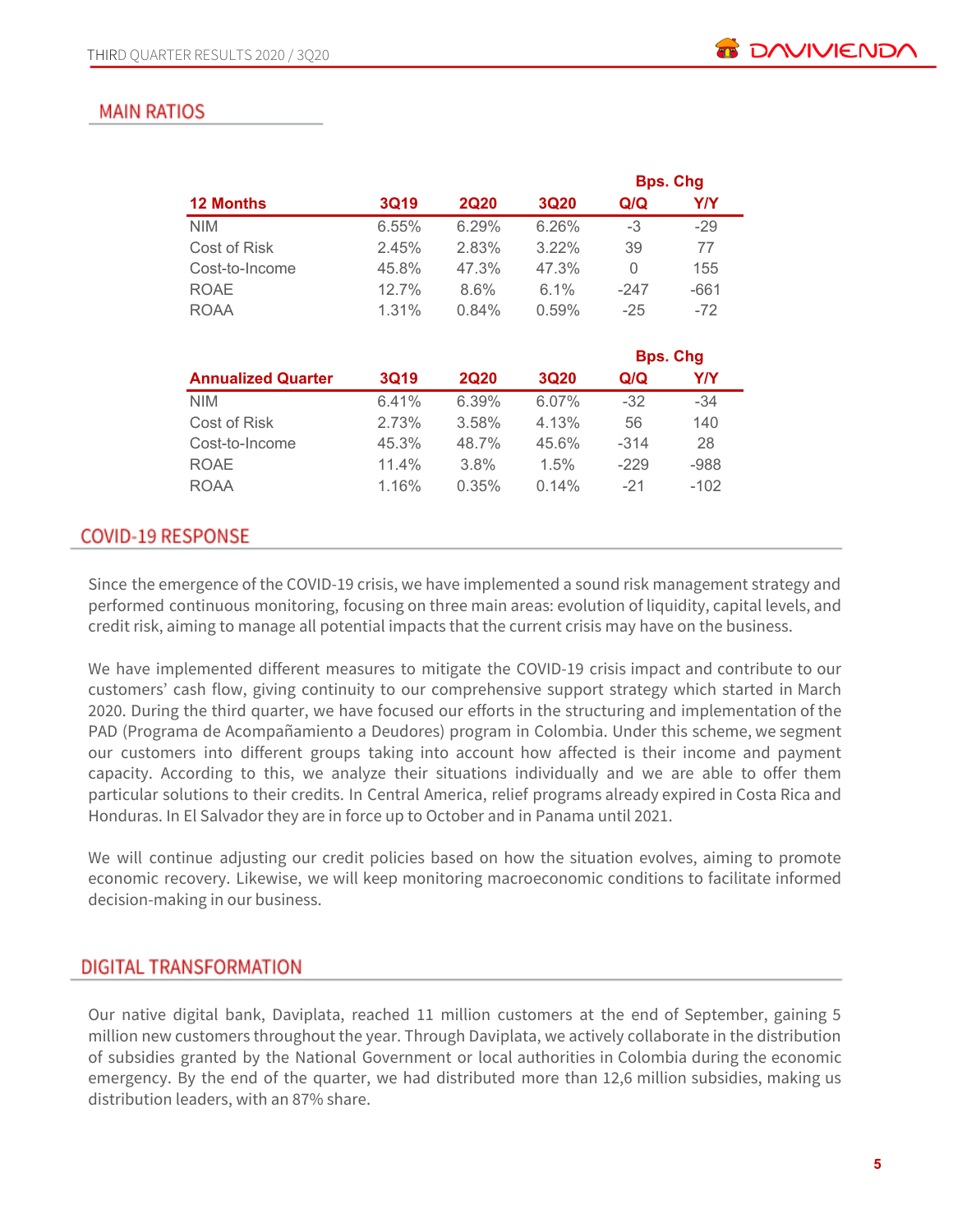Within the framework of our digital transformation process, we have complemented our digital offering with high-value-added products, including mobile car loans, mortgages, balance transfer, and payroll account. These efforts are also part of our strategy to promote economic recovery through the provision of digital services and products.

Regarding our customers' digitalization, in September, 83% of them at a consolidated level were considered digital. In Colombia, 86% were digital, while in Central America 46% of total customers. The annual consolidated increase of digital customers was 66%. This same figure was 67% in Colombia and 27% in Central America.

In Colombia, digital loans<sup>1</sup> increased by 62.9% relative to 3Q19, reaching an outstanding amount of \$2.7 trillion. In this way, the share of digital loans in the consumer portfolio rose to 11.4%, compared to the 3.1% share it had in 2018. Among digital credit products, payroll loans grew notably over the quarter. On the other hand, regarding deposits, digital savings accounts increased by 67.0% year over year, closing with an outstanding amount of \$0.8 trillion. As a result, the share of digital savings accounts in total retail accounts went from 1.7% in 2018 to 7.5% as of September 2020.

In 3Q20, accumulated product sales through digital channels comprised 46% of total volume, compared to 13% two years ago. In terms of transactions, digital channels continue gaining ground over traditional channels, with a 43% annual growth. Consequently, and influenced by the Covid-19 pandemic branches keep recording a downward trend, recording a 40% annual decrease in transactions.

# STATEMENT OF FINANCIAL CONDITION

### Assets

|                               |          |          | <b>Consolidated</b><br>(COP Billion) |          |        | <b>Colombia</b><br>(COP Billion) |         |        | <b>International</b><br>(USD Million) |               |          |
|-------------------------------|----------|----------|--------------------------------------|----------|--------|----------------------------------|---------|--------|---------------------------------------|---------------|----------|
|                               |          |          |                                      | $%$ Chq. |        |                                  | % Chg.  |        |                                       | $%$ Chq.      |          |
| <b>Assets</b>                 |          |          | Sep. 19 Jun. 20 Sep. 20 Q/Q          |          | Y/Y    | <b>Sep. 20</b>                   | Q/Q     | YN     | <b>Sep. 20</b>                        | Q/Q Y/Y       |          |
| Cash and Interbank Funds      | 9.643    | 13.664   | 10.998                               | $-19.5$  | 14.1   | 5.128                            | $-12.9$ | 17.7   | 1.518                                 | $-26.6 - 0.1$ |          |
| Investments                   | 12.430   | 16.114   | 16.256                               | 0.9      | 30.8   | 11.659                           | $-4.3$  | 16.2   | 1.488                                 |               | 7.3 38.9 |
| Gross Loans Portfolio         | 96.988   |          | 109.543 111.540                      | 1.8      | 15.0   | 88.588                           | 1.6     | 15.3   | 5.938                                 | $-0.3$ 2.4    |          |
| Loan Loss Reserves            | $-4.572$ | $-5.058$ | $-6.162$                             | 21.8     | 34.8   | -5.376                           | 22.3    | 34.0   | $-203$                                | 15.3 26.0     |          |
| Property, Plant and Equipment | 1.798    | 1.760    | 1.747                                | $-0.8$   | $-2.9$ | 1.236                            | $-1.1$  | $-5.5$ | 132                                   | $-2.8 - 6.5$  |          |
| <b>Other Assets</b>           | 4.741    | 6.125    | 6.059                                | $-1.1$   | 27.8   | 4.709                            | $-1.5$  | 33.7   | 226                                   | $-2.0$        | 5.8      |
| <b>Total Assets</b>           |          |          | 121,028 142,148 140,438              | $-1.2$   | 16.0   | 105.945                          | $-0.9$  | 15.1   | 9.099                                 | $-5.3$        | 6.0      |

### Q/Q Performance:

Assets totaled \$140.4 trillion, decreasing by 1.2% over the quarter. Excluding the impact of COP depreciation during the quarter (2.9%) assets were reduced by 1.9%.

<sup>&</sup>lt;sup>1</sup> Digital loans include: Mobile Credit, Mobile Balance Transfer, Mobile Credit Card, Mobile Payroll Loans, Payroll Advance, Mobile Payroll, Balance Transfer, Nanocredit.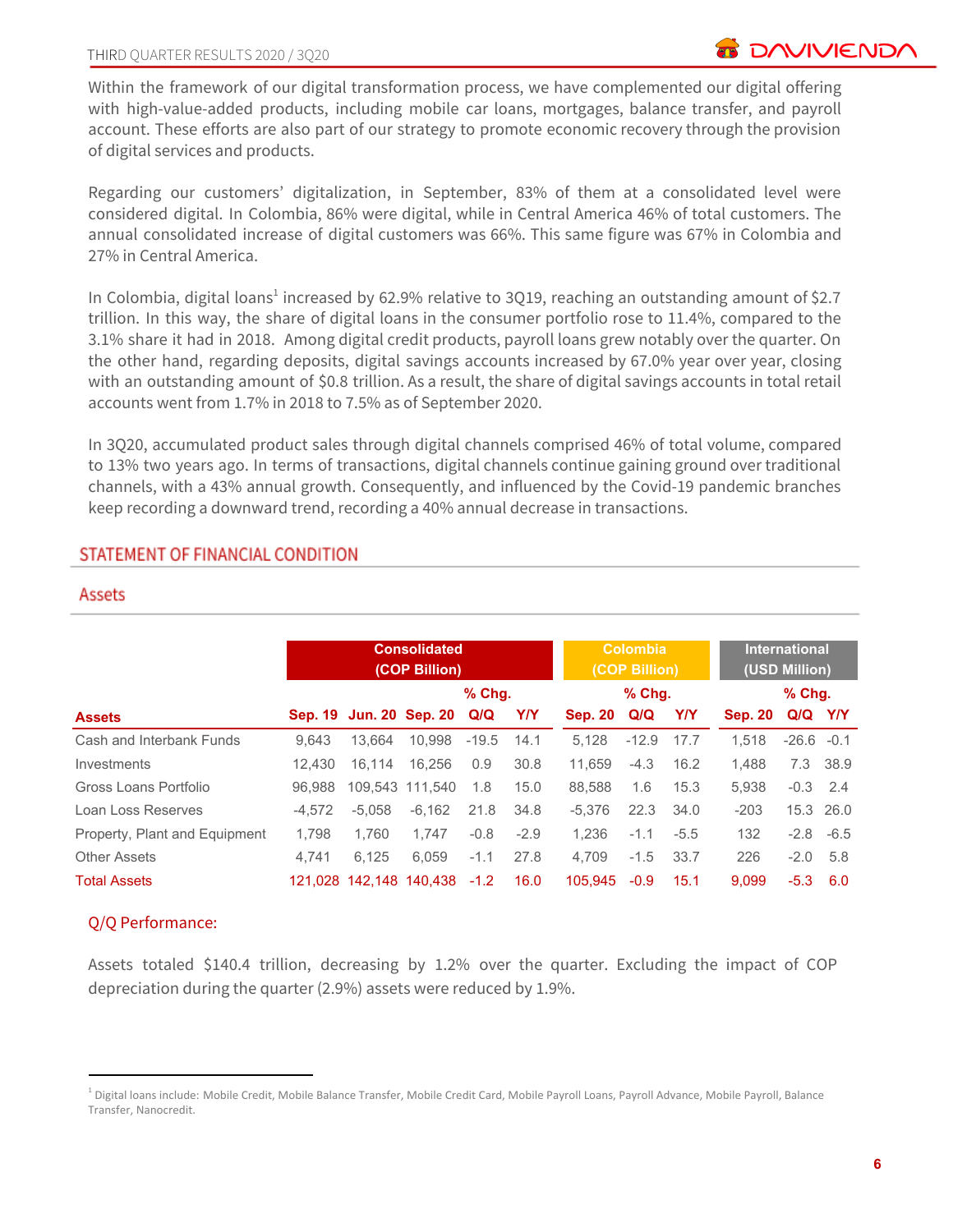Cash and interbank funds closed at nearly \$11.0 trillion, decreasing 19.5% relative to 2Q20, mainly as a result of lower interbank funds in Colombia (-44.8%) and Central America (-92.9%). The excess of available liquidity that was established in 1Q20 and 2Q20 in response to market conditions was partially released in this quarter in order to be more efficient with resources. The investment portfolio grew 0.9%, reaching \$16.3 trillion, led by the subsidiaries' investments, particularly Panama and El Salvador. In Colombia, the investment portfolio decreased by 4.3% as a result of a lower position in private debt securities.

Gross loans totaled \$111.5 trillion, growing 1.8% over the quarter, mainly due to the commercial portfolios, which grew 1.4%. Finally, loan loss reserves totaled \$6.2 trillion, 21.8% higher than loan loss reserves in 2Q20, reflecting an increase in provision expenses derived from the current crisis. In this sense, loan loss reserves to gross loans reached 5.5%, increasing over 90 bps during the quarter.

# Y/Y Performance:

Total assets increased by 16.0% over the year. Excluding the impact of COP depreciation assets increased by 12.0% .

Cash and interbank funds rose 14.1% reflecting the increase of available cash and interbank funds abroad. The investment portfolio grew 30.8%, driven by a higher position in debt instruments related to mandatory investments called "Títulos de Solidaridad" (Solidarity Securities) in Colombia in the second quarter of the year.

Gross loans grew 15.0% over the year led by the commercial portfolio, which in turn grew 15.5%, reflecting loans disbursed in the first quarter across the corporate segment. Finally, consolidated loan loss reserves increased by 34.8% in anticipation of the potential portfolio deterioration in Colombia and the subsidiaries.

# **Gross Loans**

|                    | <b>Consolidated</b><br>(COP Billion) |                 |                 |         |          |                | <b>Colombia</b><br>(COP Billion) |            | <b>International</b><br>(USD Million) |          |             |
|--------------------|--------------------------------------|-----------------|-----------------|---------|----------|----------------|----------------------------------|------------|---------------------------------------|----------|-------------|
|                    |                                      |                 |                 |         | $%$ Chg. |                |                                  | $%$ Chg.   |                                       | $%$ Chg. |             |
| <b>Gross Loans</b> |                                      | Sep. 19 Jun. 20 | <b>Sep. 20</b>  | Q/Q Y/Y |          | <b>Sep. 20</b> | Q/Q                              | <b>Y/Y</b> | <b>Sep. 20</b>                        | Q/Q      | Y/Y         |
| Commercial         | 47.584                               | 54,168          | 54,952          |         | 1.4 15.5 | 43.058         | 1.7                              | 17.2       | 3,077                                 |          | $-2.2 -1.4$ |
| Consumer           | 26.638                               | 30,458          | 30,953          | 1.6     | - 16.2   | 25,036         | 0.8                              | 15.3       | 1.531                                 | 2.5      | 8.1         |
| Mortgage           | 22.766                               | 24,918          | 25,636          |         | 2.9 12.6 | 20,495         | 2.6                              | 11.4       | 1.330                                 | 1.0      | 5.7         |
| Total              | 96.988                               |                 | 109.543 111.540 |         | 1.8 15.0 | 88,588         | 1.6                              | 15.3       | 5.938                                 | $-0.3$   | 2.4         |

# Q/Q Performance:

Gross loans reached \$111.5 trillion in September 2020, growing 1.8% relative to 2Q20. In Colombia, the loan portfolio grew 1.6%, offsetting the -0.3% contraction in Central America which was caused mainly by the commercial segment. Gross loans grew 1.2% excluding the impact of COP depreciation during the quarter (2.9%).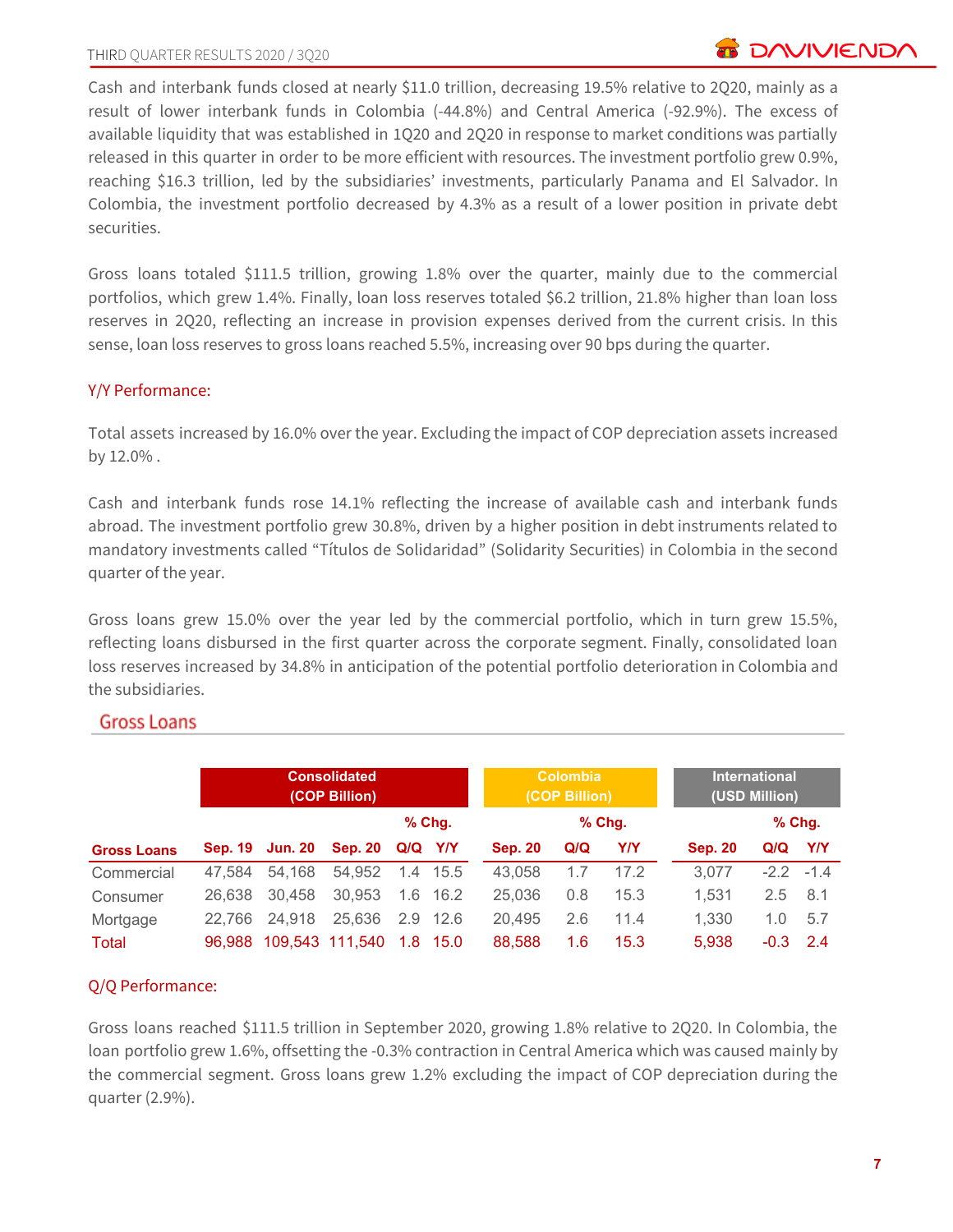The consolidated commercial portfolio grew 1.4%, mainly driven by the construction segment in Colombia, which grew 15.1%. Furthermore, the SMEs and business segments contributed to the quarterly portfolio growth, partially supported by The National Guarantee Fund; whereas the corporate segment decreased over the quarter.

The consumer portfolio grew 1.6%, 0.6% of this increase are explained by the exchange rate effect. In Colombia, unsecured personal loans grew leveraged on the higher demand for these loans through digital platforms. Conversely, revolving credits, credit cards, and car loans decreased. Lastly, this portfolio grew this quarter after having recorded a 2.3% decrease in 2Q20 relative to 1Q20.

The consolidated mortgage portfolio grew 2.9% mainly due to an increase in residential housing. Similarly, social housing and residential leasing grew by 3.0% and 1.9%, respectively, in Colombia.

In Central America, gross loans totaled \$5.9 billion USD, decreasing by 0.3% over the quarter, reflecting a 2.2% drop in the commercial portfolio stemming from fewer disbursements in Panama, Honduras, and El Salvador. On the other hand, the retail banking portfolio grew in El Salvador and Honduras.

# Y/Y Performance:

Over the past year, consolidated gross loans increased by 15.0%, led by the commercial portfolio, followed by the consumer portfolio. Gross loan grew 11.3% excluding the impact of COP depreciation during the year (11.2%).

The commercial portfolio increased by 15.5%, mainly as a result of loans disbursed to corporate clients in 1Q20 across the energy, communications, and mass consumption industries.

The consumer portfolio increased by 16.2%, mainly as a result of the 2019 year-end baseline effect when we implemented analytical strategies during the second half of 2019 and the first quarter of 2020. In more detail, unsecured personal loans led in terms of growth in Colombia increasing 67.3%, deepening of low-risk customers through our digital initiatives and the loans granted to self-employed customers backed by the National Guarantee Fund.

The mortgage portfolio increased by 12.6%, as a result of residential leasing behavior, especially in Colombia where it grew 11.3%. Similarly, social housing and residential housing also grew relative to 3Q19.

In international subsidiaries, gross loans in USD grew 2.4%, reflecting the growth recorded in the consumer and mortgage portfolios which stood at 8.1% and 5.7%, respectively. The commercial portfolio decreased by 1.4%, as a result of Colombian customers exchanging their loans from USD to COP given the currency's depreciation.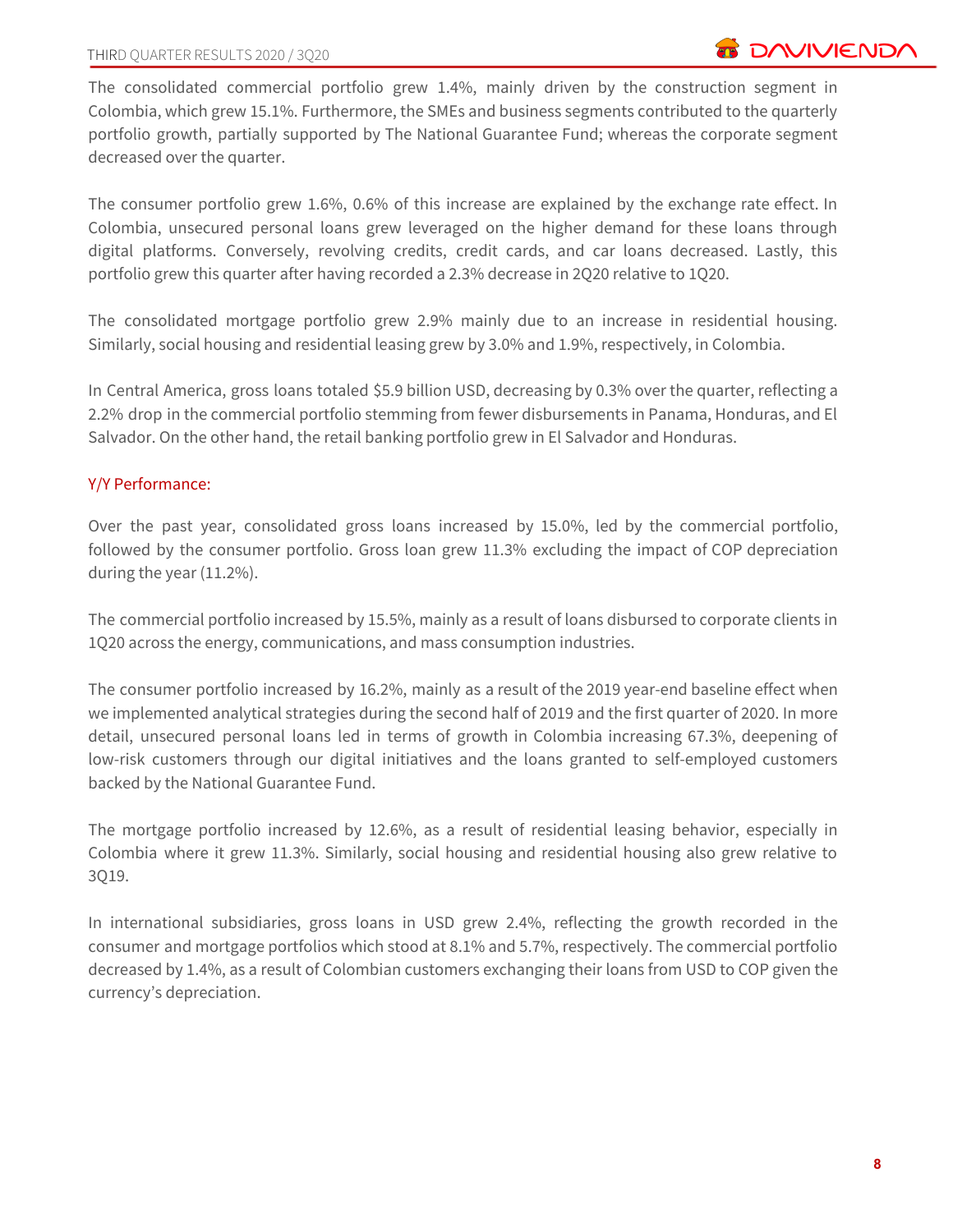# **Asset Quality and Coverage**

|                   |             | <b>Consolidated</b> |             |             | <b>Colombia</b> |             |             | <b>International</b> |             |  |  |
|-------------------|-------------|---------------------|-------------|-------------|-----------------|-------------|-------------|----------------------|-------------|--|--|
| <b>30 DaysPDL</b> | <b>3Q19</b> | <b>2Q20</b>         | <b>3Q20</b> | <b>3Q19</b> | <b>2Q20</b>     | <b>3Q20</b> | <b>3Q19</b> | <b>2Q20</b>          | <b>3Q20</b> |  |  |
| Commercial        | 5.59%       | 4.19%               | 4.88%       | 6.42%       | 4.97%           | 5.85%       | 2.80%       | 1.39%                | 1.39%       |  |  |
| Consumer          | 5.62%       | $1.22\%$            | 5.12%       | 5.54%       | 0.53%           | 4.60%       | $6.00\%$    | 4.27%                | 7.34%       |  |  |
| Mortgage          | 9.06%       | 4.73%               | 4.70%       | 9.60%       | 4.67%           | 3.97%       | 6.79%       | 4.97%                | 7.58%       |  |  |
| Total $(30)^2$    | 6.41%       | 3.48%               | 4.91%       | 6.93%       | 3.63%           | 5.06%       | 4.45%       | 2.90%                | 4.31%       |  |  |

|                 |             | <b>Consolidated</b> |             |             | <b>Colombia</b> |       |             | <b>International</b> |             |  |  |
|-----------------|-------------|---------------------|-------------|-------------|-----------------|-------|-------------|----------------------|-------------|--|--|
| 90 Days PDL     | <b>3Q19</b> | <b>2Q20</b>         | <b>3Q20</b> | <b>3Q19</b> | <b>2Q20</b>     | 3Q20  | <b>3Q19</b> | <b>2Q20</b>          | <b>3Q20</b> |  |  |
| Commercial      | 4.57%       | $3.77\%$            | 3.65%       | 5.50%       | 4.51%           | 4.38% | 1.42%       | 1.11%                | 0.98%       |  |  |
| Consumer        | 2.24%       | 0.75%               | 0.75%       | 2.07%       | 0.40%           | 0.36% | 2.99%       | 2.30%                | 2.43%       |  |  |
| Mortgage        | 4.05%       | 4.07%               | 3.47%       | 4.25%       | $4.22\%$        | 3.45% | 3.23%       | 3.46%                | 3.57%       |  |  |
| Total $(90)^3$  | 3.81%       | $3.00\%$            | 2.80%       | 4.23%       | 3.27%           | 3.03% | 2.20%       | 1.93%                | 1.93%       |  |  |
| Mortgage (120)  | 3.17%       | 3.81%               | 3.21%       | 3.26%       | 3.94%           | 3.25% | 2.81%       | 3.26%                | 3.05%       |  |  |
| Total $(120)^4$ | 3.60%       | 2.94%               | 2.74%       | 4.00%       | 3.21%           | 2.98% | 2.11%       | 1.89%                | 1.82%       |  |  |

| <b>Portfolio</b> | Stage 1 | <b>Stage 2</b> | Stage 3 | Total   |
|------------------|---------|----------------|---------|---------|
| Commercial       | 46.963  | 4.507          | 3.481   | 54.952  |
| Consumer         | 28.426  | 1.999          | 527     | 30.953  |
| Mortgage         | 21.247  | 3.403          | 986     | 25.636  |
| Total            | 96,636  | 9,909          | 4,994   | 111,540 |

# Q/Q Performance:

30 days consolidated PDL ratio closed at 4.91% in September 2020, increasing 142 bps over the quarter, mainly due to the end of the first relief programs. Consequently, 30 days PDL ratios are a more reliable depiction of the risk scenario than 90 days PDL ratios, considering that the portfolio subject to these expired reliefs has not reached 90 days past due.

The commercial portfolio 30 days PDL ratio closed at 4.88%, growing by 70 bps over the quarter, due to the operation in Colombia, where there was a deterioration of SMEs. Unlike Colombia, this indicator remained stable in Central America.

<sup>2</sup> Total (30): Portfolio > 30 days / Gross loan portfolio.

<sup>3</sup> Total (90): Portfolio > 90 days / Gross loan portfolio.

<sup>4</sup> Total (120) includes: (Mortgage>120 days + Commercial> 90 days + Consumer> 90 days) / Gross loan portfolio.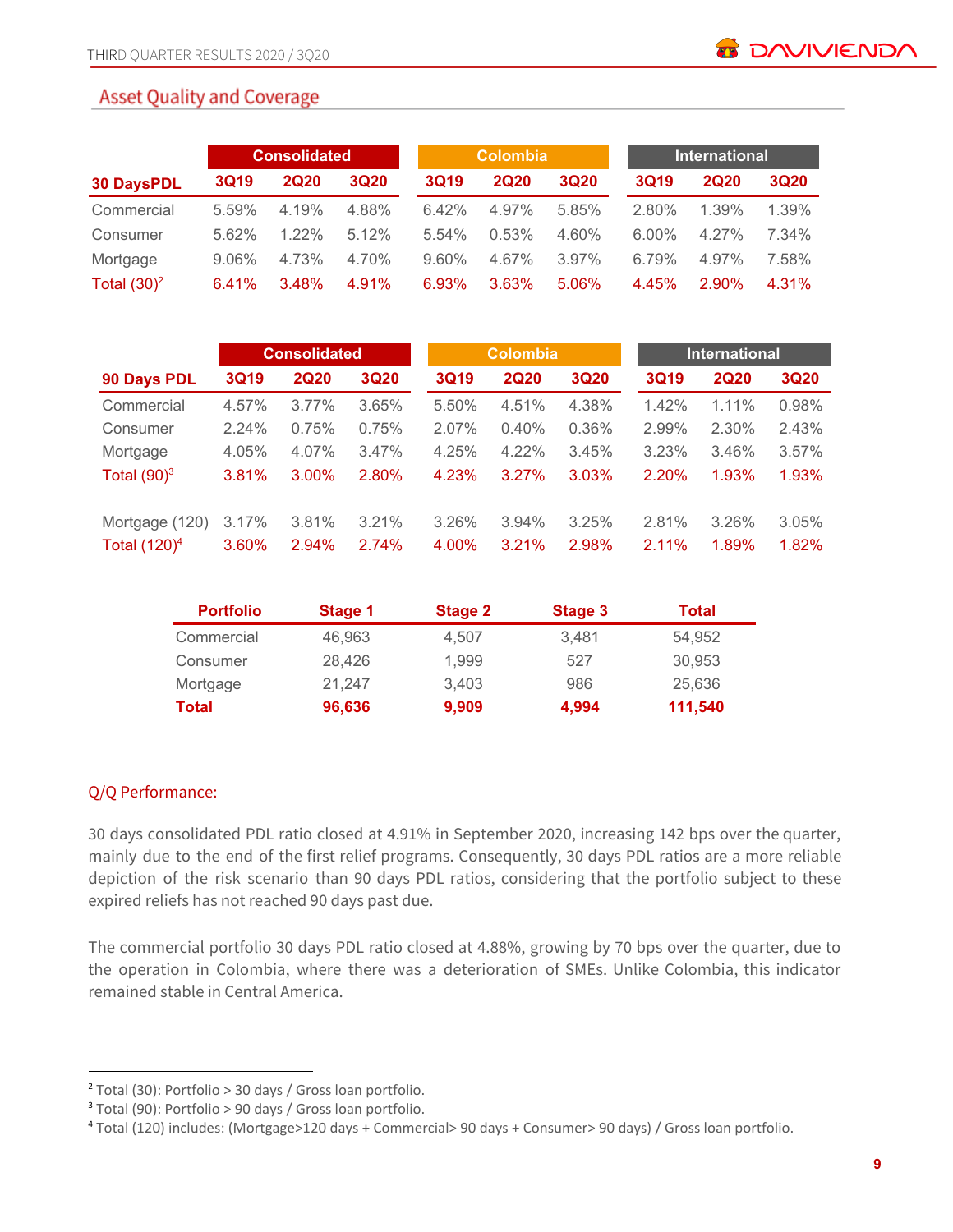The consumer portfolio 30 days PDL ratio closed at 5.12%, 390 bps higher than in June. In Colombia, this was explained by credit cards and unsecured personal loans behavior. In international subsidiaries, the consumer portfolio 30 days PDL ratio also increased, as a result of the end of relief periods, particularly in Costa Rica and Honduras.

The mortgage portfolio 30 days PDL ratio closed at 4.70%, decreasing by 3 bps from the previous quarter. This reflects the implementation of loan payment deferrals and growth portfolio dynamics in Colombia. In Central America, the PDL ratios reflect a higher level of risk tied to customers that did not request alternative payment solutions after the expiration of massive reliefs in some countries.

90 days consolidated PDL ratio closed at 2.80%, 20 bps lower than the previous quarter, reflecting the commercial and mortgage segments' behavior. The commercial portfolio 90 days PDL ratio went down 12 pbs, closing at 3.65%. 90 and 120 days PDL ratios for mortgage loans decreased 59 and 60 bps, closing at 3.47% and 3.21%, respectively. Finally, the PDL ratio for consumer loans remained stable relative to the previous quarter.

In 3Q20, write-offs totaled \$173 billion, a 66.4% decrease over the quarter, mainly due to the operation in Colombia. This behaviour is primarily explained by the relief measures granted this year, as some loans are not past due to make their respective write-offs.

| <b>Write-offs</b> | <b>Quarterly Figures</b> | % Chq.      |             |       |       |
|-------------------|--------------------------|-------------|-------------|-------|-------|
| (COP billion)     | <b>3019</b>              | <b>2Q20</b> | <b>3Q20</b> | Q/Q   | Y/Y   |
| Total write-offs  | 480                      | 514         | 173         | -66 4 | -64 0 |

# Y/Y Performance:

The 30 days consolidated PDL ratio decreased by 151 bps over the year, reflecting the portfolio growth dynamic and the implementation of deferrals, both in Colombia and Central America, as relief periods were extended.

The consolidated 90 days PDL ratio fell by 101 bps due to portfolio growth and lower outstanding amount of past due loans, following the granting of deferrals. 90 days PDL ratio for the commercial portfolio decreased by 92 pbs, while the 90 days PDL ratio for the consumer portfolio went down 149 bps over the year. The 90 days PDL ratio for the mortgage portfolio went down 58 pbs relative to 3Q19, while the 120 days PDL ratio for the mortgage portfolio went up 4 bps over the same period.

The quarter's write-offs dropped 64.0% relative to 3Q19, and the accumulated ones decreased 8.8% over the year, reflecting the impact of deferrals and customer support programs like PAD in Colombia.

| <b>Write-offs</b> | <b>Accumulated Figures</b> | $%$ Chg.       |      |
|-------------------|----------------------------|----------------|------|
| (COP billion)     | <b>Sep. 19</b>             | <b>Sep. 20</b> | Y/Y  |
| Write-offs        | 1.400                      | 1,277          | -8.8 |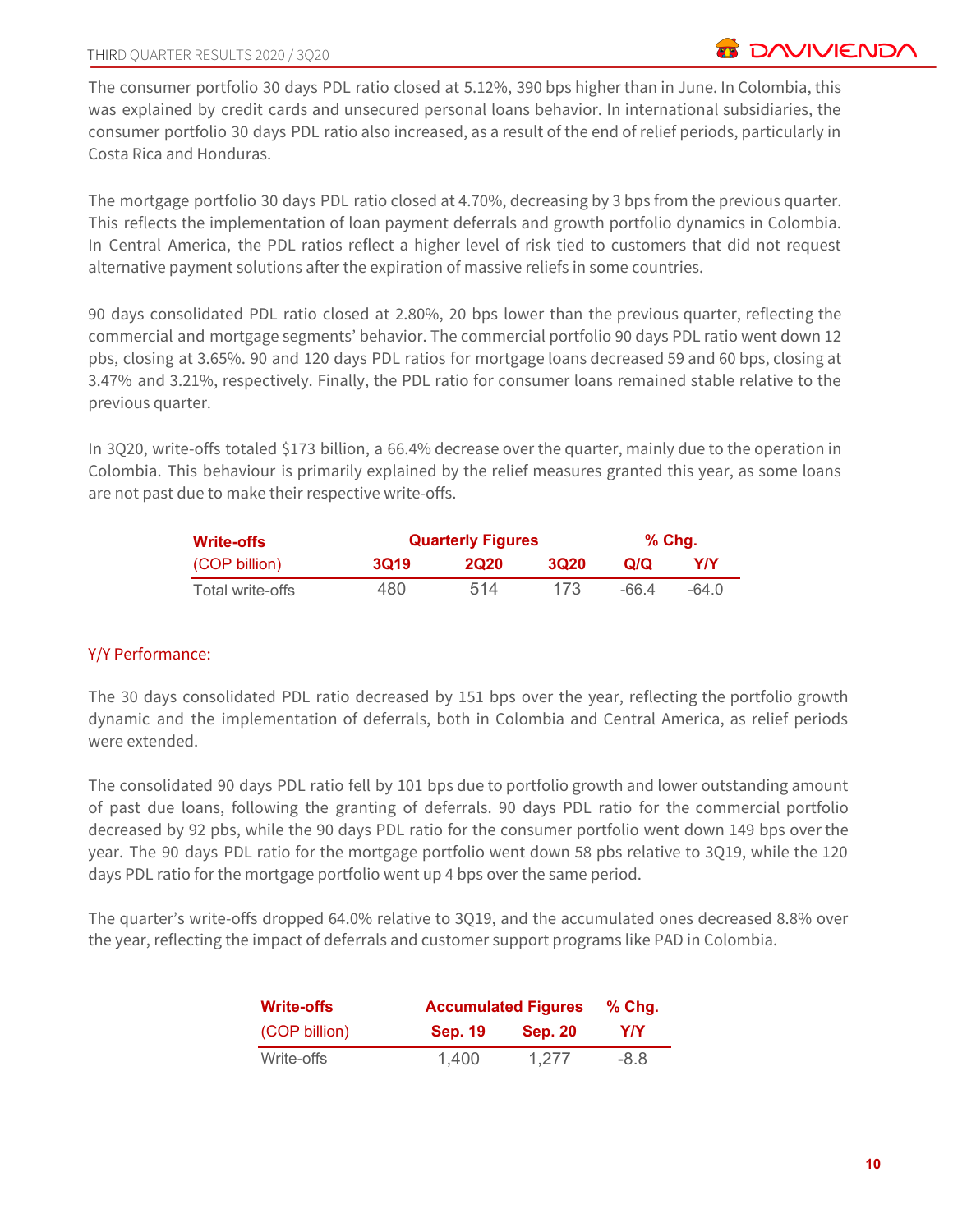#### Coverage

|              |             | Coverage    |             |             | <b>Total Reserves Coverage</b> |             |  |  |
|--------------|-------------|-------------|-------------|-------------|--------------------------------|-------------|--|--|
| Coverage     | <b>3Q19</b> | <b>2Q20</b> | <b>3Q20</b> | <b>3Q19</b> | <b>2Q20</b>                    | <b>3Q20</b> |  |  |
| Commercial   | 119.9%      | 128.2%      | 156.5%      | 130.5%      | 150.0%                         | 164.4%      |  |  |
| Consumer     | 268.3%      | 821.3%      | 1050.7%     | 296.8%      | 966.5%                         | 1252.5%     |  |  |
| Mortgage     | 39.2%       | 55.6%       | 64.3%       | 67.7%       | 74.8%                          | 91.0%       |  |  |
| <b>Total</b> | 123.8%      | 154.1%      | 197.0%      | 141.7%      | 183.7%                         | 224.7%      |  |  |

### Q/Q Performance:

The Coverage ratio closed 3Q20 at 197.0%, rising 42.9 pps quarter over quarter. The Total Reserves Coverage ratio stood at 224.7%, 41 pps higher relative to 2Q20. Both increases reflect increased asset allowances and equity reserves, as well as lower past due loans related to reliefs granted to customers in the different portfolios.

### Y/Y Performance:

Coverage and Total Reserves Coverage ratios increased by 73.2 and 83.0 pps, respectively, due to increased asset allowances and equity reserves throughout the year, and the relief measures offered to our customers.

|                        |                | <b>Consolidated</b><br>(COP Billion) |                                   |        |             |                | <b>Colombia</b><br>(COP Billion) |            |                | <b>International</b><br>(USD Million) |            |  |
|------------------------|----------------|--------------------------------------|-----------------------------------|--------|-------------|----------------|----------------------------------|------------|----------------|---------------------------------------|------------|--|
|                        |                |                                      |                                   |        | $%$ Chq.    |                | % Chg.                           |            |                |                                       | $%$ Chg.   |  |
| <b>Funding Sources</b> | <b>Sep. 19</b> | <b>Jun. 20</b>                       | <b>Sep. 20</b>                    | Q/Q    | <b>Y/Y</b>  | <b>Sep. 20</b> | Q/Q                              | <b>Y/Y</b> | <b>Sep. 20</b> | Q/Q                                   | <b>Y/Y</b> |  |
| Demand deposits        | 38,715         | 51,928                               | 52,114                            | 0.4    | 34.6        | 40,096         | 2.2                              | 32.8       | 3,109          | $-7.9$                                | 26.8       |  |
| Term deposits          | 35,998         | 36,373                               | 35,949                            | $-1.2$ | $-0.1$      | 25,537         | 1.0                              | $-1.0$     | 2,694          | $-8.8$                                | $-8.3$     |  |
| <b>Bonds</b>           | 12,754         | 13,208                               | 13.440                            | 1.8    | 5.4         | 11,588         | 3.6                              | 3.8        | 479            | $-11.$                                | 4.6        |  |
| Credits                | 12.993         | 17,758                               | 16,227                            |        | $-8.6$ 24.9 | 11.028         | $-13.3$                          | 30.9       | 1,345          | 0.2                                   | 2.3        |  |
| <b>Total</b>           |                |                                      | 100,460 119,267 117,730 -1.3 17.3 |        |             | 88,249         | $-0.2$                           | 16.8       | 7,627          | $-7.1$                                | 6.5        |  |

# **Funding Sources**

# Q/Q Performance:

In September 2020, funding sources closed at \$117.7 trillion, decreasing 1.3% relative to the previous quarter, mainly as a result of less credits with entities (-8.6%) and term deposits (-1.2%). On the other hand, bonds and demand deposits increased, as a result of new issuances and more deposits, respectively. Funding sources decreased by 2.0% excluding the impact of COP depreciation over the quarter (2.9%).

Demand deposits and term deposits closed at \$52.1 and \$35.9 trillion, respectively. In Colombia, both increased, by 2.2% and 1.0%. Conversely, in Central America, demand deposits and term deposits decreased by 7.9% and 8.8%.

**BE DAVIVIEND**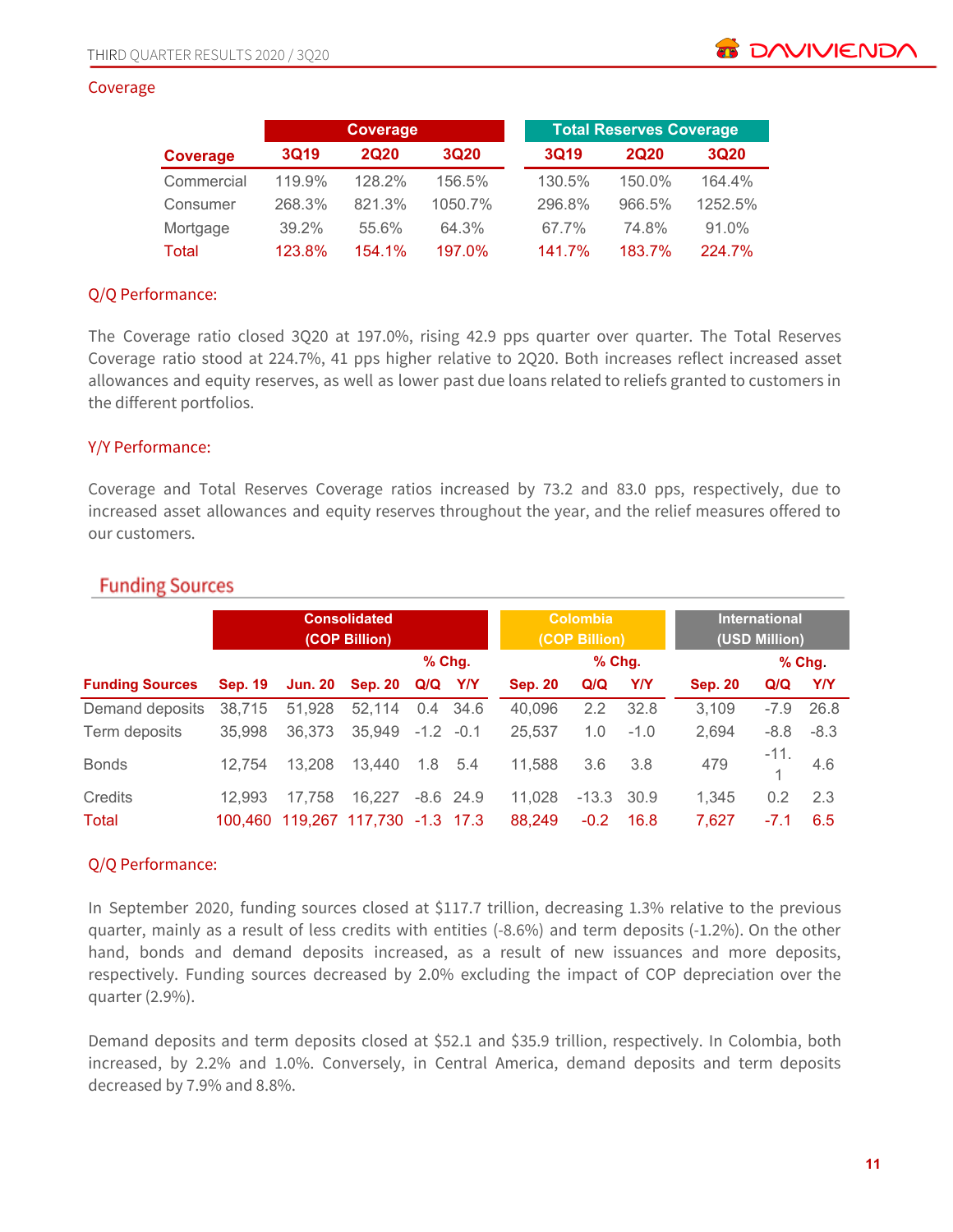Bonds reached \$13.4 trillion, a 1.8% increase quarter over quarter. In Colombia, the issuance of the gender-focused bond worth \$362,5 billion aimed at financing women SMEs and social housing lies behind this 3.6% increase. In Central America, bonds decreased by 11.1% as a result of maturities amounting to USD \$65 million in Costa Rica.

Credits with entities reached \$16.2 trillion, reducing 8.6% in comparison to the previous quarter. In the Colombian operation, it decreased by 13.3% mainly due to prepayments to financial entities abroad. In international subsidiaries, it remained stable relative to 2Q20.

Loans to funding ratio stood at 94.7%, rising 2.9 pps, reflecting the funding sources reduction during the quarter.

# Y/Y Performance:

Funding sources grew 17.3% over the year. This trend is explained by increased demand deposits and credits with entities during the first quarter of the year. Funding sources increased by 13.0%, excluding the impact of COP depreciation over the year (11.2%).

In Colombia, traditional deposits grew mainly because of demand deposits, which increased by 32.8%, whereas term deposits decreased by 1.0%. In Central America, demand deposits increased by 26.8% and term deposits decreased by 8.3%.

Bonds grew 5.4% due to a 3.8% increase in Colombia and a 4.6% increase in Central America, where new issuances were done in El Salvador.

Credits with entities increased by 24.9% over the year. This trend is mainly due to the operation in Colombia, where credits grew 30.9% as a result of financial obligations acquired in the first two quarters of the year. In Central America, credits with entities increased by 2.3%, mainly in Costa Rica and Panama.

Due to the higher growth of funding sources over the year compared to gross loans, the loans to funding ratio decreased 1.8 pps during the year.

# **Equity and Regulatory Capital**

| <b>Total Regulatory Capital and</b><br><b>Risk Weighted Assets</b> | <b>Consolidated</b> |             |             |        |            |  |  |  |  |
|--------------------------------------------------------------------|---------------------|-------------|-------------|--------|------------|--|--|--|--|
| (COP Billion)                                                      | <b>3Q19</b>         | <b>2Q20</b> | <b>3Q20</b> | Q/Q    | <b>Y/Y</b> |  |  |  |  |
| Equity                                                             | 12,383              | 12,902      | 13,012      | 0.9    | 5.1        |  |  |  |  |
| <b>Common Equity Tier I Capital</b>                                | 8,824               | 9,805       | 9,817       | 0.1    | 11.3       |  |  |  |  |
| <b>Tier II Capital</b>                                             | 3,259               | 3,942       | 4,107       | 4.2    | 26.0       |  |  |  |  |
| <b>Total Regulatory Capital</b>                                    | 12,083              | 13,747      | 13,925      | 1.3    | 15.2       |  |  |  |  |
| <b>Risk Weighted Assets</b>                                        | 103,098             | 117,847     | 119,009     | 1.0    | 15.4       |  |  |  |  |
| <b>Capital Adequacy Ratio</b>                                      | 11.15%              | 11.00%      | 11.25%      | 25 bps | 10 bps     |  |  |  |  |
| Tier I                                                             | 8.15%               | 7.85%       | 7.93%       | 9 bps  | $-21$ bps  |  |  |  |  |
| Tier II                                                            | 3.01%               | 3.15%       | 3.32%       | 16 bps | 31 bps     |  |  |  |  |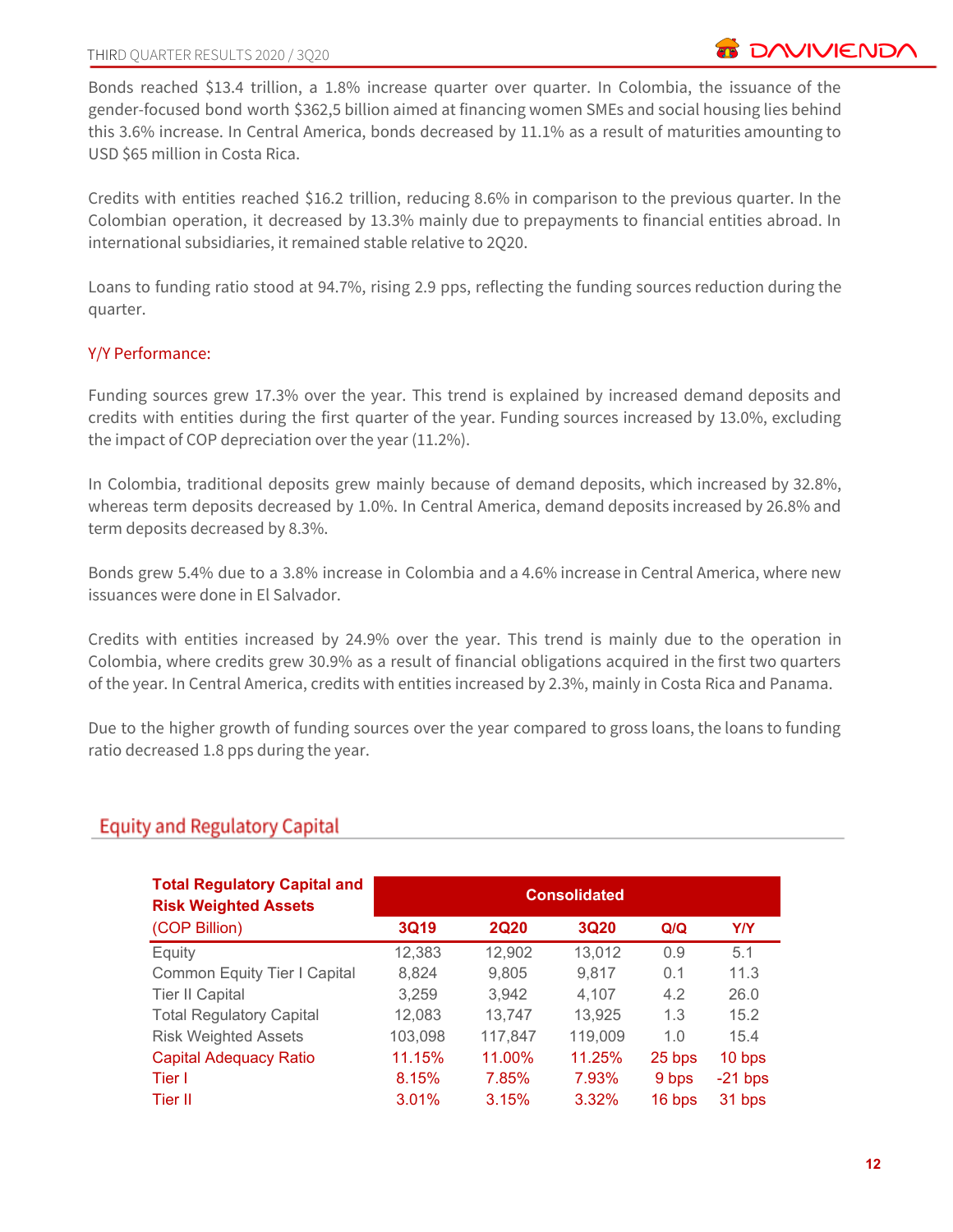# Q/Q Performance:

Consolidated equity closed September, 2020 at \$13.0 trillion, increasing by 0.9% from 2Q20.

The total capital adequacy ratio closed at 11.25%, 25 bps above the 2Q20 figure, mainly reflecting the increase in Tier II capital. The acquisition of subordinated Tier II debt worth USD \$100 Million with IDBInvest, along with a debt acquired with the Canadian Climate Fund for the Private Sector in the Americas - Phase II (C2F) worth US\$20 Million, explain this result.

Considering that the minimum requirement under Colombian regulation is 9%, the total capital adequacy ratio stood 225 bps above this threshold. Furthermore, the Tier I ratio increased by 9 bps, reaching 7.93%, as a result of less risk-weighted assets given lower loan growth, increased provisions and methodological changes to the regulatory calculation of the value at risk (VaR), reflecting a better risk assessment.

As of September 2020, the density<sup>5</sup> of risk-weighted assets stood at 84.7%, increasing 1.8 pps relative to 1Q20 figure (82.9%).

### Y/Y Performance:

Consolidated equity grew 5.1% as a result of higher reserves related to the capitalization approved by the General Meeting of Shareholders during the first quarter of 2020.

The total capital adequacy ratio increased by 10 bps. This trend is explained by the 26.0% growth of the supplementary capital throughout the year. On the other hand, the Tier I ratio went down 21 bps relative to 3Q19.

The density of risk-weighted assets dropped 0.4 pps relative to 2Q19 (85.2%).

<sup>5</sup> Risk-Weighted Assets' Density: RWAs by Credit Risk / Total Assets.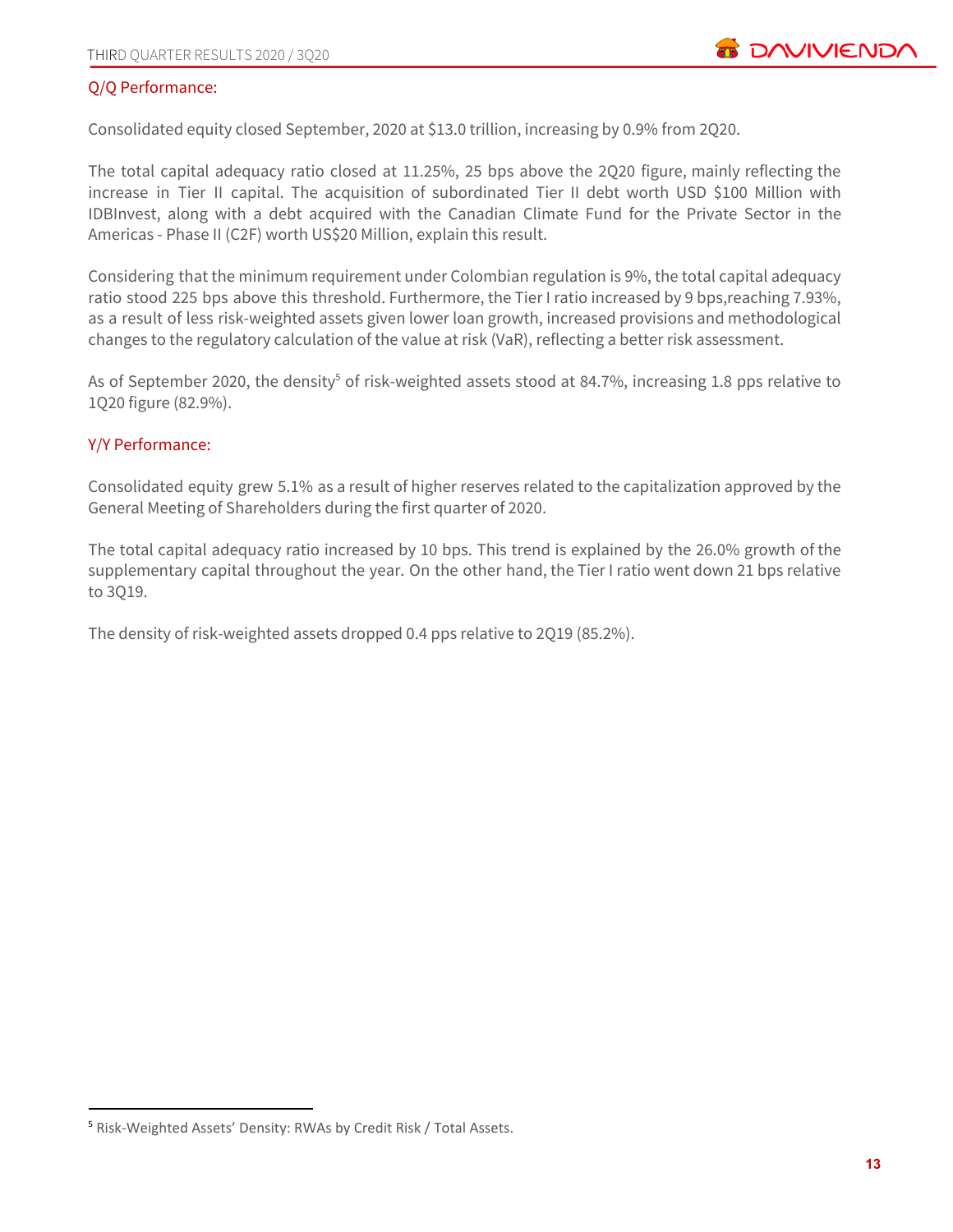| <b>Income Statement</b>           | % Chg.<br><b>Quarterly Figures</b> |                |             | <b>Accumulated</b><br><b>Figures</b> | %<br>Chg.  |                |                |            |
|-----------------------------------|------------------------------------|----------------|-------------|--------------------------------------|------------|----------------|----------------|------------|
| (COP billion)                     | 3Q19                               | <b>2Q20</b>    | <b>3Q20</b> | Q/Q                                  | <b>Y/Y</b> | <b>Sep. 19</b> | <b>Sep. 20</b> | <b>Y/Y</b> |
| Interest Income                   | 2,717                              | 3,047          | 2,820       | $-7.4$                               | 3.8        | 7,975          | 8,682          | 8.9        |
| Loan Income                       | 2,494                              | 2,720          | 2,569       | $-5.6$                               | 3.0        | 7,247          | 7,983          | 10.2       |
| Commercial                        | 1,008                              | 1,052          | 1,007       | $-4.3$                               | $-0.1$     | 2,860          | 3,050          | 6.6        |
| Consumer                          | 908                                | 1,031          | 985         | $-4.5$                               | 8.5        | 2,603          | 3,082          | 18.4       |
| Mortgage                          | 578                                | 636            | 577         | $-9.4$                               | $-0.2$     | 1,784          | 1,851          | 3.8        |
| Investment Income                 | 195                                | 303            | 235         | $-22.6$                              | 20.4       | 645            | 628            | $-2.7$     |
| Other Income                      | 28                                 | 24             | 17          | $-30.0$                              | $-40.2$    | 83             | 71             | $-13.8$    |
| <b>Financial Expenses</b>         | 1,040                              | 1,074          | 928         | $-13.6$                              | $-10.8$    | 2,985          | 3,065          | 2.7        |
| <b>Demand Deposits</b>            | 203                                | 241            | 194         | $-19.4$                              | $-4.3$     | 592            | 668            | 12.9       |
| <b>Term Deposits</b>              | 444                                | 407            | 361         | $-11.3$                              | $-18.6$    | 1,242          | 1,198          | $-3.5$     |
| Credits                           | 146                                | 166            | 127         | $-23.3$                              | $-12.7$    | 433            | 441            | 2.0        |
| <b>Bonds</b>                      | 200                                | 220            | 203         | $-7.9$                               | 1.2        | 578            | 640            | 10.7       |
| <b>Other Expenses</b>             | 47                                 | 39             | 42          | 7.7                                  | $-10.0$    | 141            | 118            | $-16.2$    |
| <b>Gross Financial Margin</b>     | 1,676                              | 1,973          | 1,892       | $-4.1$                               | 12.8       | 4,990          | 5,617          | 12.6       |
| <b>Net Provision Expenses</b>     | 662                                | 979            | 1,152       | 17.6                                 | 74.0       | 1,862          | 3,016          | 62.0       |
| Net Interest Margin               | 1,015                              | 994            | 740         | $-25.5$                              | $-27.1$    | 3,127          | 2,601          | $-16.8$    |
| Operating Income                  | 333                                | 279            | 313         | 12.3                                 | $-5.8$     | 988            | 906            | $-8.3$     |
| <b>Operating Expenses</b>         | 933                                | 1,039          | 1,027       | $-1.2$                               | 10.1       | 2,692          | 3,047          | 13.2       |
| <b>Personnel Expenses</b>         | 374                                | 401            | 396         | $-1.4$                               | 5.9        | 1,127          | 1,210          | 7.3        |
| <b>Operation Expenses</b>         | 387                                | 445            | 440         | $-1.1$                               | 13.7       | 1,061          | 1,272          | 19.9       |
| <b>Other Expenses</b>             | 172                                | 193            | 191         | $-0.8$                               | 11.0       | 504            | 564            | 12.0       |
| <b>Exchange and Derivatives</b>   | 46                                 | $-90$          | 36          | 100.0                                | $-20.6$    | 32             | 79             | 100.0      |
| Other Income and Expenses,<br>net | $\overline{4}$                     | $-20$          | 10          | 100.0                                | 100.0      | 6              | $-26$          | $-100.0$   |
| <b>Income before Taxes</b>        | 464                                | 124            | 73          | $-41.3$                              | $-84.3$    | 1,461          | 512            | $-64.9$    |
| Income Tax                        | 120                                | $\overline{2}$ | 25          | 100.0                                | $-79.4$    | 362            | 118            | $-67.3$    |
| <b>Net Profit</b>                 | 344                                | 122            | 48          | $-60.5$                              | $-86.0$    | 1,099          | 394            | $-64.1$    |

# **Net Profit**

# Quarterly figures

### Q/Q Performance:

Net profit closed 3Q20 at \$48.0 billion, decreasing by 60.5% from 2Q20, due to a lower gross financial margin driven by lower loan and investment income, and higher provision expenses. Consequently, the annualized quarter return on average equity (ROAE) reduced 2.29 pps, from 3.8 to 1.5%.

Net profit recorded in Colombia was -\$16.1 billion, reducing 125.0% from the previous quarter. The gross financial margin fell 5.0% mainly due to portfolio margin compression stemming from lower income, given reduced market interest rates, and financial expenses which were not enough to mitigate the fall in income, in spite of its faster repricing. Moreover, investment income decreased due to the 2Q20 baseline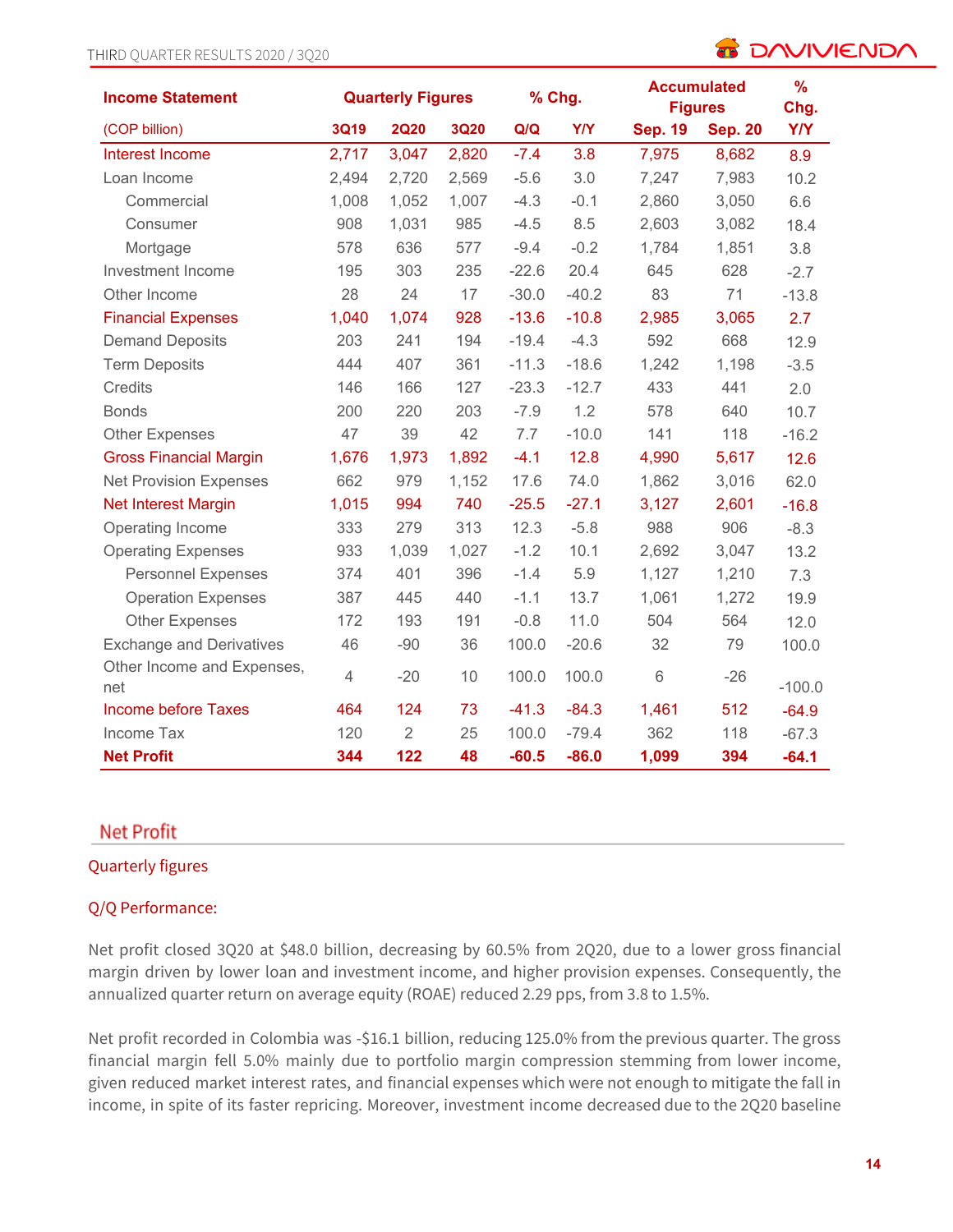effect, when capital markets recorded a generalized recovery and the impact of interest rate cuts was materialized. Finally, provision expenses increased 15.2% in acknowledgment of the potential deterioration of customers based on their risk profile changes.

Net profit derived from operations in Central America totaled nearly \$17.2 Million USD as of September, 2020, increasing 18.8% over the quarter, due to higher exchanges and derivatives income, given the CRC/USD exchange hedging strategy. It is important to note that this positive effect is counterbalanced on the equity, since the hedging strategy aims to provide stability in the capital ratios in Costa Rica.

### Y/Y Performance:

Consolidated profits decreased 86.0% over the year mainly explained by higher provision expenses and greater operating expenses related to the COVID-19 crisis. Consequently, the annualized quarter return on average equity (ROAE) decreased by 9.88 pps relative to 3Q19.

Loan income in Colombia remained stable, while investment income grew 24.0% due to the appreciation of public and private debt securities. On the other hand, provision expenses rose 76.1%, resulting in a 35.2% contraction of the net financial margin. Furthermore, operating expenses increased while operating income decreased, contributing to the annual drop of net profits.

In international subsidiaries, net profits in USD decreased by 17.9%. Despite an increase in the gross financial margin, increased provision expenses resulted in a lower net financial margin (-8.9%). On the other hand, operating income decreased by 25.3%, due to lower income derived from bank fees and services.

### Accumulated figures

### Y/Y Performance:

Even though the gross financial margin increased by 12.8% relative to the accumulated figure recorded in 3Q19, consolidated profits decreased by 64.1%. This reduction in net profits is mainly explained by higher provision expenses (62.0%), operating expenses (13.2%), and lower operating income. The 12-months ROAE closed 3Q20 at 6.1%, 6.6 pps lower than in 3Q19.

In Colombia, accumulated loan income increased by 8.6%, offsetting lower investment income which decreased by -12.3%, and contributing to the 11.1% growth of the gross financial margin. However, increased provision expenses and higher operating expenses impacted profits, which decreased by 80.2%.

In international subsidiaries, accumulated profits increased by 2.8% in USD, reflecting the 4.3% growth of the net financial margin, in addition to a net increase in exchanges and derivatives income over the year. This increase, explained by the CRC/USD hedging strategy, offset by higher provision and operating expenses, which grew 23.8% and 2.6%, respectively.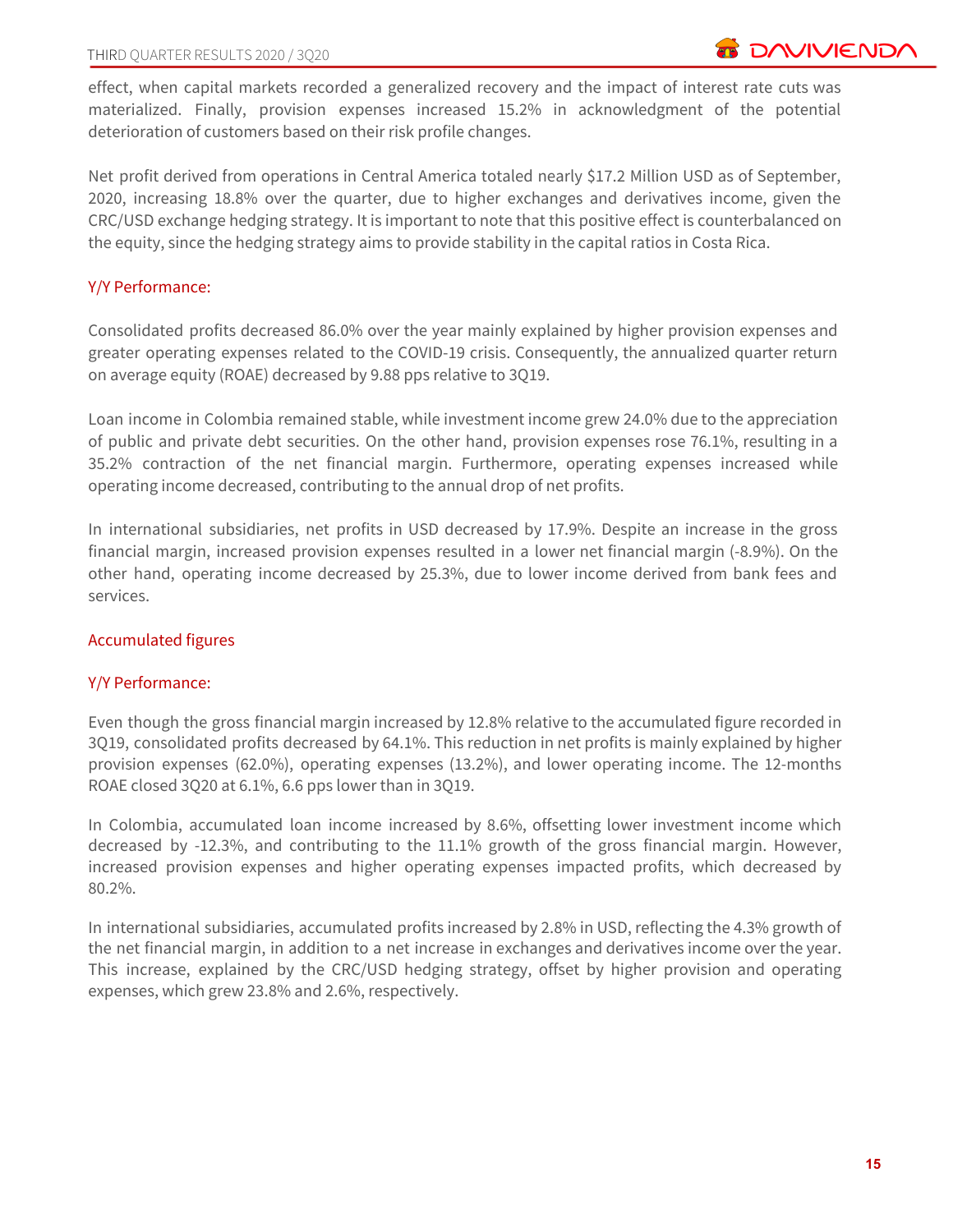# **Gross Financial Margin**

| <b>Gross Financial Margin</b>    |       | <b>Quarterly Figures</b> |             |         | $%$ Chg. |                | <b>Accumulated</b><br><b>Figures</b> | $\%$<br>Chg. |
|----------------------------------|-------|--------------------------|-------------|---------|----------|----------------|--------------------------------------|--------------|
| (COP billion)                    | 3Q19  | <b>2Q20</b>              | <b>3Q20</b> | Q/Q     | Y/Y      | <b>Sep. 19</b> | <b>Sep. 20</b>                       | <b>Y/Y</b>   |
| Loan Income                      | 2.494 | 2.720                    | 2,569       | $-5.6$  | 3.0      | 7.247          | 7.983                                | 10.2         |
| Investments and Interbank Income | 223   | 327                      | 252         | $-232$  | 12.8     | 728            | 699                                  | $-3.9$       |
| <b>Financial Income</b>          | 2.717 | 3.047                    | 2,820       | $-7.4$  | 3.8      | 7,975          | 8,682                                | 8.9          |
| <b>Financial Expenses</b>        | 1.040 | 1.074                    | 928         | $-13.6$ | $-10.8$  | 2,985          | 3,065                                | 2.7          |
| <b>Gross Financial Margin</b>    | 1.676 | 1.973                    | 1.892       | $-4.1$  | 12.8     | 4,990          | 5.617                                | 12.6         |

# Quarterly figures

# Q/Q Performance:

The consolidated gross financial margin reached approximately \$1.9 trillion in 3Q20,a 4.1% decrease mainly explained by lower loan and investment income in Colombia. On the other hand, financial expenses decreased by 13.6% over the quarter.

In Colombia, the gross financial margin decreased 5.0% over the quarter. Loan income decreased by 6.1%, consistent with a lower portfolio growth, monetary policy interest rate cuts, which totaled 250 pbs in September, and the portfolio change towards segments with lower lending interest rates. Moreover, the lower UVR (inflation-linked unit) and IBR (banking reference indicator) impacted negatively the commercial and mortgage portfolios' income which are the ones falling the most. Investment income decreased by 26.8%, which is explained by the appreciation recorded in the second quarter of the year due to the lower rates. Additionally, financial expenses decreased by 14.8%, also affected by the phased reductions of the policy interest rate.

In international subsidiaries, the gross financial margin in USD increased by 3.3%, due to lower financial expenses (-7.1%), which offset lower income derived from loans (-0.5%) and investments (-5.1%).

The annualized-quarter NIM closed at 6.07%, decreasing by 32 pbs from the figure reported in 2Q20, as a result of the gross financial margin contraction over the period.

| <b>NIM</b>                |       |             |             | <b>Bps. Chg</b> |     |
|---------------------------|-------|-------------|-------------|-----------------|-----|
| <b>Annualized Quarter</b> | 3019  | <b>2Q20</b> | <b>3Q20</b> | Q/Q             | Y/Y |
| Total NIM                 | 6.41% | 6.39%       | 6.07%       | -32             | -34 |

# Y/Y Performance:

At the end of 3Q20, loan income and investment & interbank income grew by 3.0% and 12.8%, respectively, while financial expenses decreased 10.8%. Consequently, the gross financial margin grew 12.8% over the year.

In Colombia loan income went up by 0.6% as a result of portfolio growth over the first half of the year. Investment income grew 24.0%, mainly due to the appreciation of public debt securities. On the other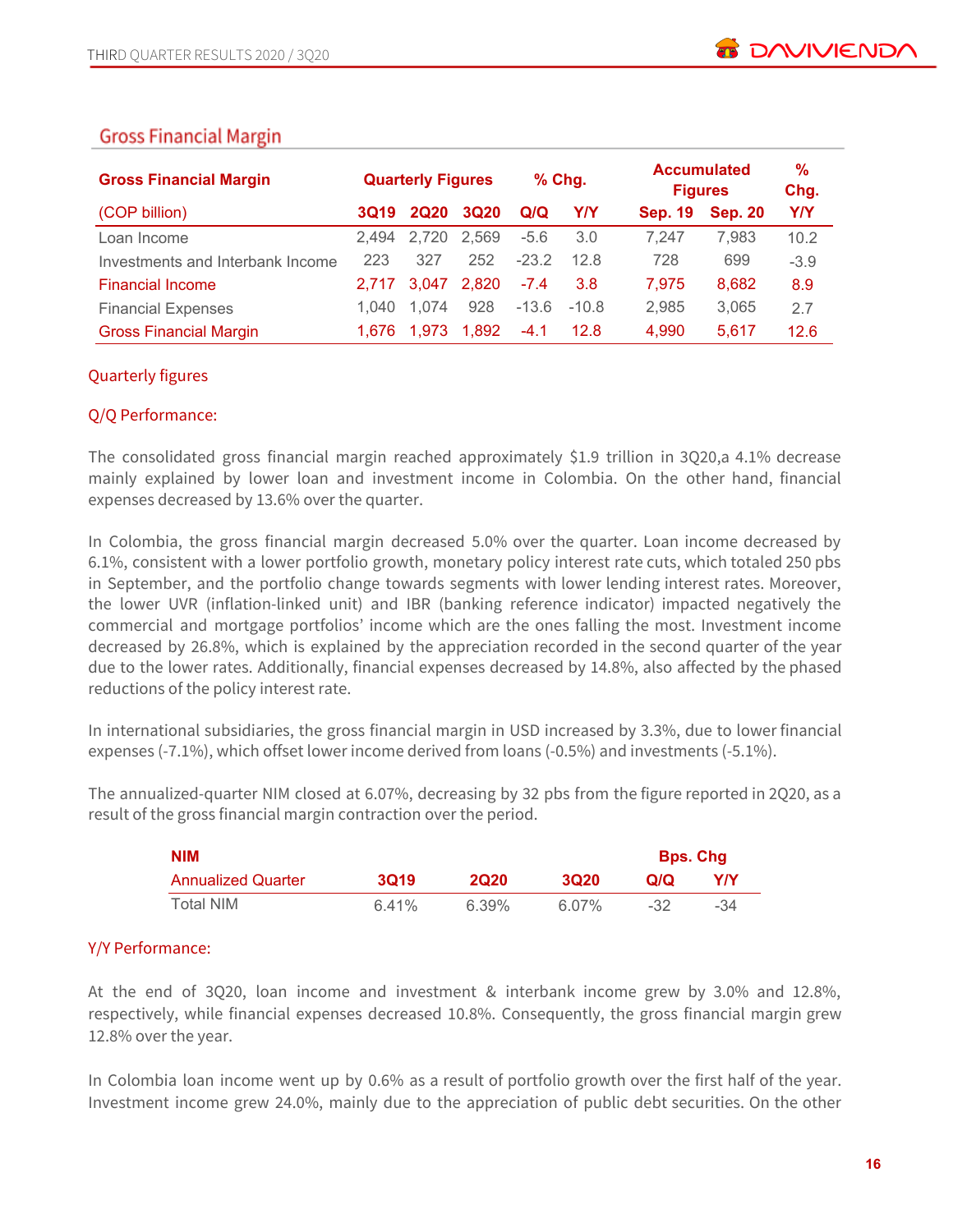hand, financial expenses decreased by 15.1% impacted by lower market interest rates on deposits. Consequently, the gross financial margin grew 12.0%.

In the international operation, the gross financial margin in USD increased by 4.4% over the year. This is mainly the result of higher loan income in the commercial segment (4.2%), along with lower financial expenses (6.2%) due to lower interest expenses in credits with entities (-29.1%).

The annualized-quarter NIM decreased 34 pbs over the year due to the accelerated growth of productive assets over the past year, compared to the gross financial margin growth over the same period.

### Accumulated Figures

### Y/Y Performance:

The accumulated gross financial margin reached \$5.6 trillion in September 2020, growing 12.6% relative to the accumulated figure recorded in the same period of 2019. This is mainly due to higher loan income, driven by an increase in income derived from the consumer and commercial portfolios which increased by 18.4% and 6.7%, respectively.

In Colombia, the accumulated gross financial margin closed at \$4.6 trillion, growing 11.1% as a result of higher loan income reflecting the portfolio growth dynamics over the first half of the year. On the other hand, investment income reduced by 12.3%, reflecting the baseline effect of valuation adjustments done to securitization instruments in 2019 and the depreciation of public debt instruments in 1Q20. Finally, financial expenses decreased by 0.3%.

In Central America, the gross financial margin totaled \$282.0 Million USD, growing 4.3% over the year. The commercial and the consumer portfolios exhibited the highest income growth. Investment income rose 9.5% due to higher yields from securities over the first half of the year. Finally, financial expenses decreased 1.0%, mainly as a result of lower interest expenses in credits with entities.

12-months NIM closed 3Q20 at 6.26%, decreasing by 29 pbs relative to the figure reported in 3Q19. This is explained by the higher growth rate of productive assets relative to the gross financial margin, as well as low market rates in Colombia.

| NIM       |             |             |       |     | <b>Bps. Chg</b> |
|-----------|-------------|-------------|-------|-----|-----------------|
| 12 Months | <b>3Q19</b> | <b>2020</b> | 3020  | Q/Q | Y/Y             |
| Total NIM | $6.55\%$    | $6.29\%$    | 6.26% |     | $-29$           |

# **Provision Expenses**

| <b>Provision Expenses</b>     | $%$ Chg.<br><b>Quarterly Figures</b> |                  | <b>Accumulated</b><br><b>Figures</b> | %<br>Chg. |            |                |                |            |
|-------------------------------|--------------------------------------|------------------|--------------------------------------|-----------|------------|----------------|----------------|------------|
| (COP billion)                 | <b>3Q19</b>                          | <b>2Q20</b>      | <b>3Q20</b>                          | Q/Q       | <b>Y/Y</b> | <b>Sep. 19</b> | <b>Sep. 20</b> | <b>Y/Y</b> |
| Provision for credit losses   | 817                                  | 1.084            | 1.292                                | 19.2      | 58.1       | 2.270          | 3.399          | 49.7       |
| Loan recoveries               | 154                                  | 105              | 140                                  | 33.3      | $-8.7$     | 399            | 383            | $-4.0$     |
| Net loan sales                |                                      | $\left( \right)$ | $\Omega$                             | 0.0       | $-100.0$   | 9              | 0              | $-100.0$   |
| <b>Net Provision Expenses</b> | 662                                  | 979              | 1.152                                | 17.6      | 74.0       | 1.862          | 3.016          | 62.0       |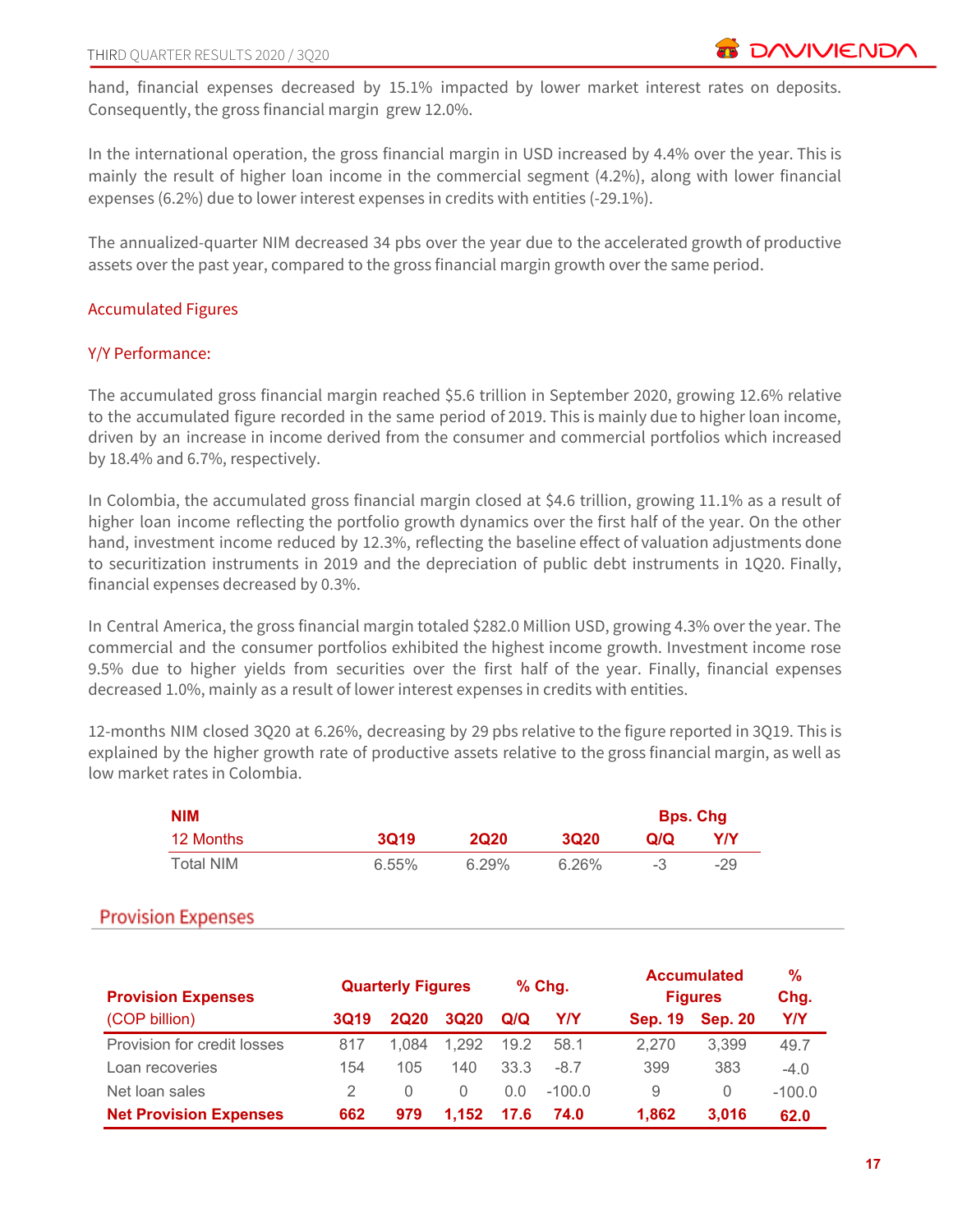

# Quarterly figures

# Q/Q Performance:

Gross provision expenses rose to \$1.3 trillion in 3Q20, growing 19.2% over the quarter. This increase reflects updated macroeconomic perspectives applied to the expected credit loss model, an individual analysis of significant customers, and the acknowledgement of the portfolio potential deterioration, in line with new information regarding payment behavior, past due loans, and second-relief requests.

Loan recoveries increased \$35 billion, mainly as a result of the implementation of deferrals both in Colombia and in Central America. Additionally, the economic reopening resumed loan recovery processes.

Consequently, provision expenses (net of recoveries) in 3Q20 totaled \$1.1 trillion, a 17.6% increase relative to the previous quarter.

The annualized cost of risk for the quarter closed at 4.13%, rising 56 bps relative to 2Q20.

| <b>Cost of Risk</b>       |             | <b>Bps. Chg</b>   |             |     |     |
|---------------------------|-------------|-------------------|-------------|-----|-----|
| <b>Annualized Quarter</b> | <b>3019</b> | 2020              | <b>3020</b> | Q/Q | Y/Y |
| CoR                       |             | 2.73% 3.58% 4.13% |             | .56 | 140 |

#### Y/Y Performance:

Over the past year, gross provision expenses increased \$475 billion. In Colombia and Central America, provisions increased mainly in the commercial portfolio and the consumer portfolio.

Consolidated loan recoveries decreased by 8.7%, as a result of current loan dynamics in Colombia and Central America.

Consequently, provision expenses (net of recoveries) in 3Q20 grew 74.0% year over year.

The annualized cost of risk for the quarter increased 140 bps relative to 3Q19.

### Accumulated Figures

### Y/Y Performance:

Provision expenses (net of recoveries) reached \$3.0 trillion as of September 2020, growing 62.0% relative to the figure accumulated in the same period of 2019. This is the result of increased provision expenses, offset by lower recoveries and income derived from portfolio sales.

12-months Cost of Risk<sup>6</sup> closed at 3.22%, increasing 77 bps relative to the figure recorded a year earlier, reflecting increased provision expenses.

<sup>6</sup> 12-months Cost of Risk = Accumulated Provision Expenses (12 months) / Gross Loans (Quarter Balance).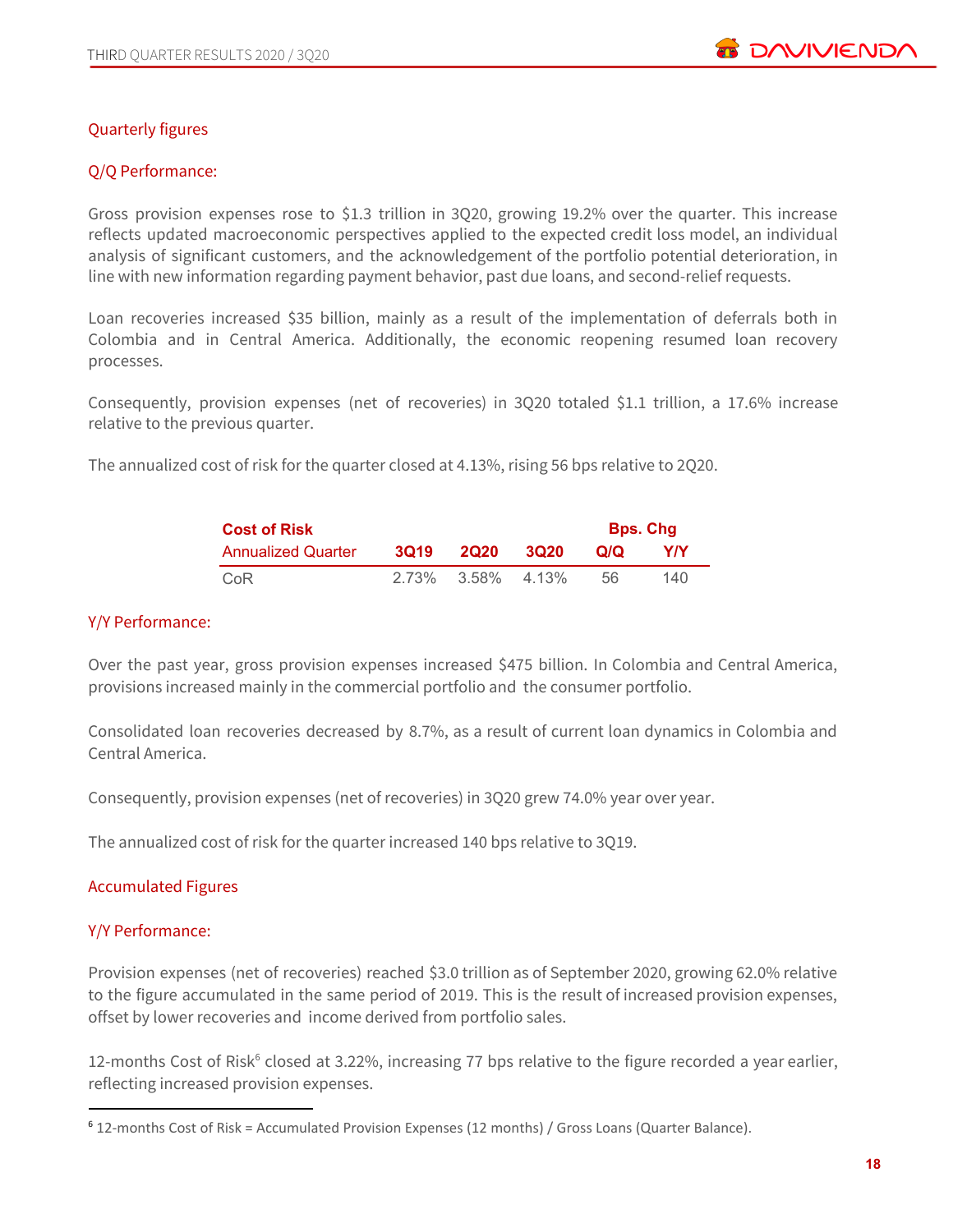| <b>Cost of Risk</b> |             |                   |             |     | <b>Bps. Chg</b> |
|---------------------|-------------|-------------------|-------------|-----|-----------------|
| 12 months           | <b>3019</b> | <b>2020</b>       | <b>3020</b> | Q/Q | YIY             |
| CoR                 |             | 2.45% 2.83% 3.22% |             | 39  |                 |

# **Operating Income**

# Quarterly figures

### Q/Q Performance:

Net operating income totaled \$313.3 billion in 3Q20, a 12.3% increase over the quarter. Higher net income from bank and transactional fees increased by 23.6%, as a result of certain charges which were reactivated.

In Colombia, operating income increased 19.9%, mainly commission income, in line with the reactivation of fees that had been waived as part of the measures adopted in response to COVID-19. Additionally, service income increased by 33.9% in relation to the previous quarter.

In Central America, the Bank adopted a similar strategy in terms of reactivating bank fees. Conversely, net income from insurance operations reduced, which led to a total decrease of operating income by 4.4%.

### Y/Y Performance:

Operating income recorded a 5.8% decrease over the year as a result of measures adopted by the bank during the first half of the year in response to the COVID-19 crisis and as a support strategy to our customers.

In Colombia, operating income decreased mainly due to lower service income. In contrast, in international subsidiaries operating income decreased as a result of lower income from bank fees.

# Accumulated Figures

### Y/Y Performance:

Accumulated operating income as of September 2020 fell 8.3% over the year explained by lower income derived from net bank fees during the first half of the year. In this period users were exempted from paying charges as part of the Bank's response to COVID-19.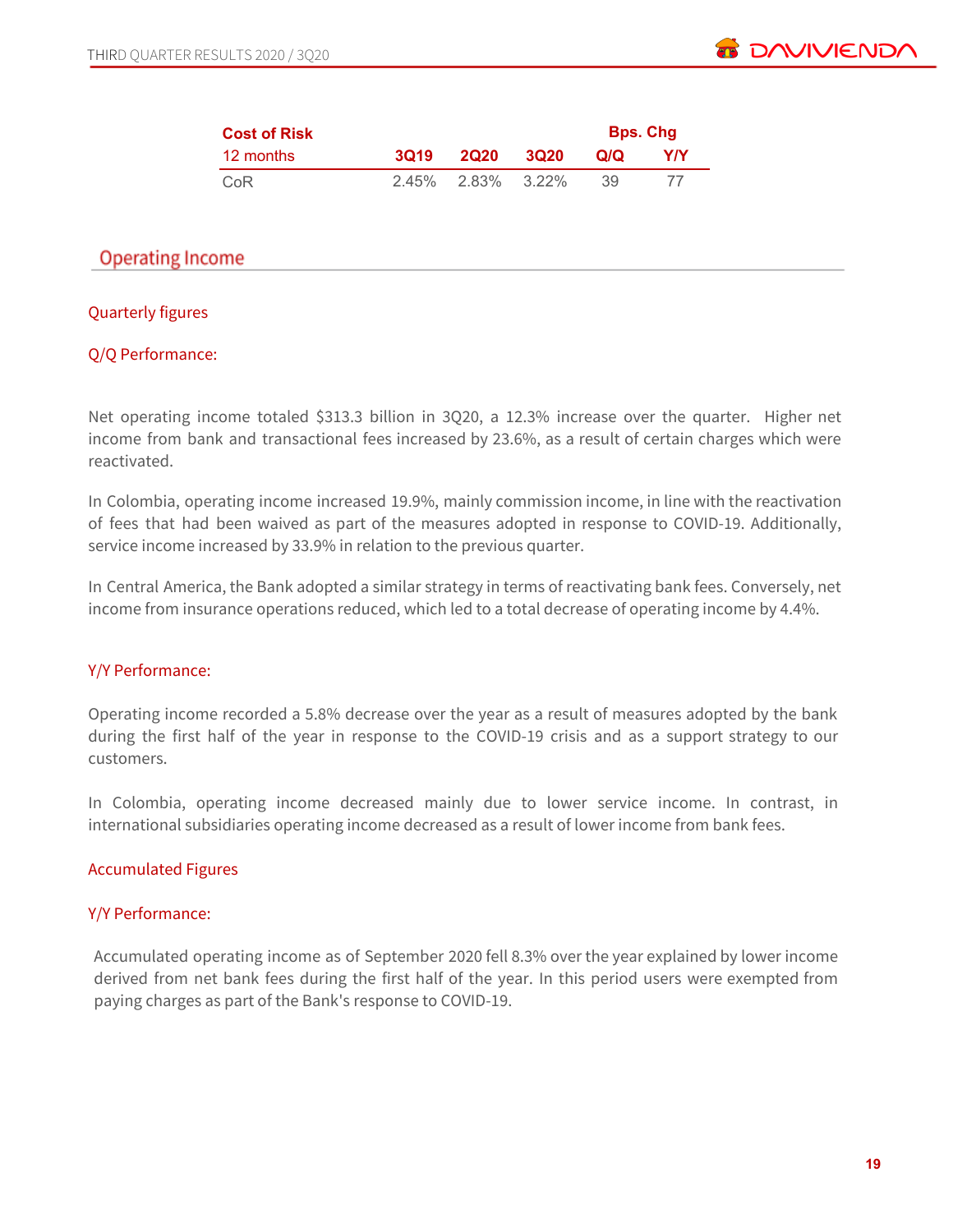# **Operating Expenses**

|             |             |             |                          |      |                    |                | %<br>Chg.                            |
|-------------|-------------|-------------|--------------------------|------|--------------------|----------------|--------------------------------------|
| <b>3Q19</b> | <b>2Q20</b> | <b>3Q20</b> | Q/Q                      | Y/Y  | <b>Sep. 19</b>     | <b>Sep. 20</b> | Y/Y                                  |
| 374         | 401         | 396         | $-1.4$                   | 5.9  | 1.127              | 1.210          | 7.3                                  |
| 559         | 638         | 631         | $-1.0$                   | 12.9 | 1.565              | 1.836          | 17.3                                 |
| 933         | 1.039       | 1.027       |                          | 10.1 | 2.692              | 3.047          | 13.2                                 |
|             |             |             | <b>Quarterly Figures</b> |      | $%$ Chg.<br>$-1.2$ |                | <b>Accumulated</b><br><b>Figures</b> |

### Quarterly figures

# Q/Q Performance:

Operating expenses in 3Q20 amounted to \$1.0 trillion, decreasing by 1.2% from the previous quarter.

Operating expenses and others recorded a 1.0% reduction, mainly in Colombia where they decreased by 1.5%, due to the fact that the largest expenses associated with the COVID-19 crisis (including donations) were executed in the second quarter of the year and cost control in administrative expenses over the quarter. On the other hand, personnel expenses decreased 1.4% mainly because of fewer expenses in Honduras and exchange .

As a result of lower operating expenses, the annualized-quarter cost-to-income ratio was 45.6%, down 314 bps from the figure recorded in 2Q20.

| Cost-to-Income            |          |             |       | <b>Bps. Chg</b> |     |
|---------------------------|----------|-------------|-------|-----------------|-----|
| <b>Annualized Quarter</b> | 3019     | <b>2020</b> | 3020  | Q/Q             | Y/Y |
| Cost-to-Income            | $45.3\%$ | 48.7%       | 45.6% | -314            | 28  |

# Y/Y Performance:

3Q20 operating expenses increased 10.1% over the year, mainly due to a 12.9% increase in operating expenses and others. In Colombia, the increase was tied to COVID-19 contingency expenses and fees related to the digital transformation process. On the other hand, in the international subsidiaries, the growth in personnel expenses explained the dynamics of total expenses in the annual comparison.

Due to the increase in personnel and operating expenses over the year, the annualized-quarter cost-to-income ratio increased 28 bps from 3Q19.

# Accumulated Figures

# Y/Y Performance:

Accumulated operating expenses recorded a 13.2% increase from September 2019. The increase in expenses was related to the USD/COP exchange rate variations, the digital transformation strategy and COVID-19 related costs (including donations). Excluding these effects, operating expenses increase by

<sup>&</sup>lt;sup>7</sup> Other expenses include amortization and depreciation, intangible amortization, taxes and deposits insurance.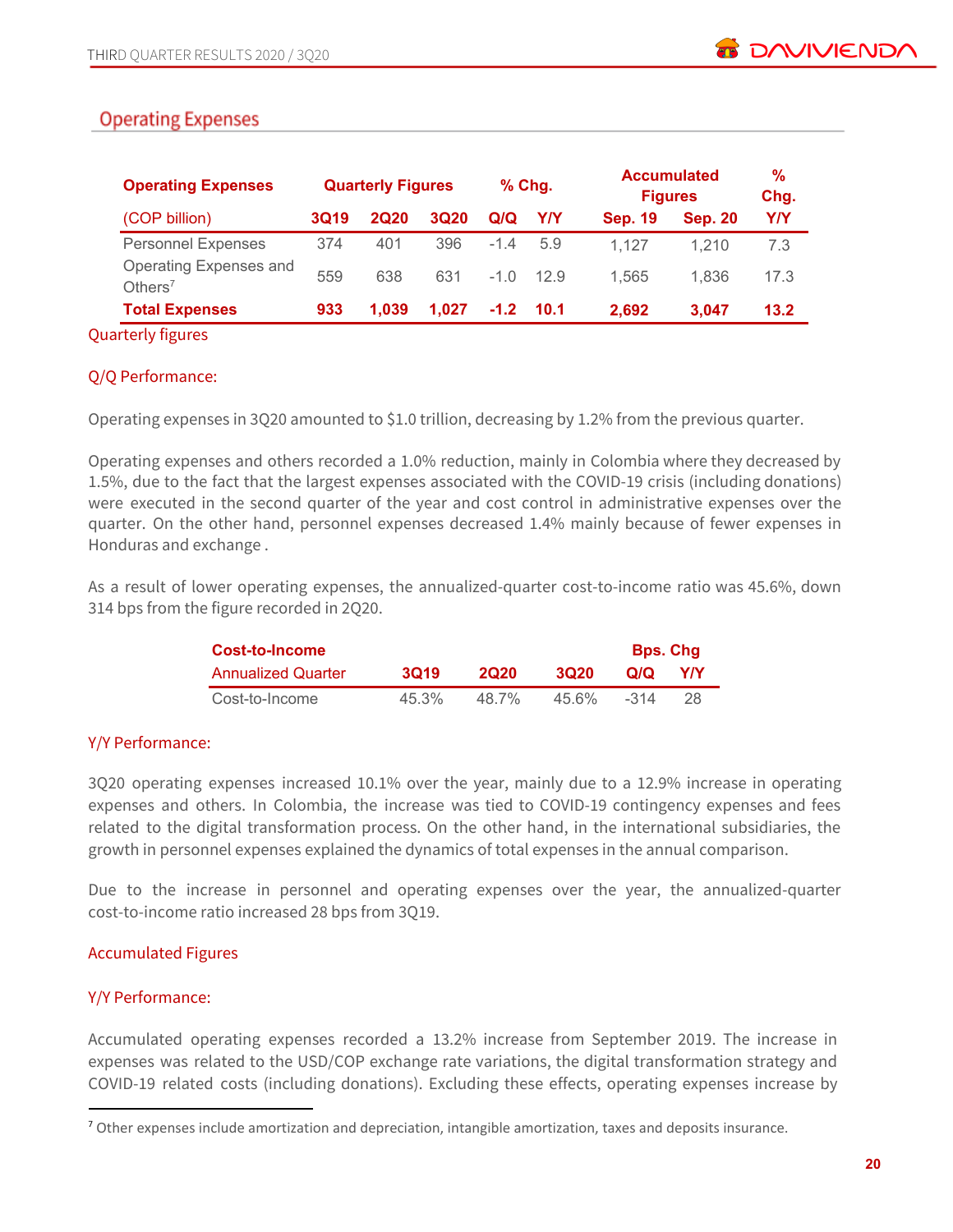1.0% over the previous year. Growth in personnel expenses is mainly driven by wage adjustments made during the first quarter.

The 12-months cost-to-income ratio closed 3Q20 at 47.3%, increasing 155 pbs from the previous year, reflecting higher expenses over the past 12 months.

|                          | <b>Cost-to-Income</b>     |             |             |             |             | <b>Bps. Chg</b> |
|--------------------------|---------------------------|-------------|-------------|-------------|-------------|-----------------|
|                          | 12 months                 | <b>3Q19</b> | <b>2Q20</b> | <b>3Q20</b> | Q/Q         | Y/Y             |
|                          | Cost-to-Income            | 45.8%       | 47.3%       | 47.3%       | $\mathbf 0$ | 155             |
|                          |                           |             |             |             |             |                 |
| Taxes                    |                           |             |             |             |             |                 |
| <b>Quarterly figures</b> |                           |             |             |             |             |                 |
|                          | <b>Tax Rate</b>           |             |             |             |             | Pps. Chg        |
|                          | Quarter                   | <b>3Q19</b> | <b>2Q20</b> | <b>3Q20</b> | Q/Q         | <b>Y/Y</b>      |
|                          | <b>Effective Tax Rate</b> | 25.9%       | 1.9%        | 34.0%       | 32.1        | 8.1             |
|                          |                           |             |             |             |             |                 |

# Q/Q Performance:

The income tax amounting to \$25 billion in 3Q20 represents a \$23 billion increase relative to 2Q20, due to lower levels of deferred tax (net from loan provisions), estimated to be deductible from the long term tax rate (30%).

### Y/Y Performance:

The income tax decreased by 79.4% compared to the 3Q19, due to a 84.3% decrease in profits before taxes and the stability in the tax-exempted income levels.

### Accumulated Figures

### Y/Y Performance:

The accumulated income tax in September 2020 reached \$118 billion, a 67.3% decrease over the year, due to the reduction in profits before taxes.

| <b>Tax Rate</b>           |                |                | Pps. Chg |
|---------------------------|----------------|----------------|----------|
| Accumulated               | <b>Sep. 19</b> | <b>Sep. 20</b> | Y/Y      |
| <b>Effective Tax Rate</b> | $24.7\%$       | 23.1%          | $-17$    |

The information hereby presented is exclusively for informative and illustrative purposes, and it is not, nor does it pretend *to be, a source for legal or financial assessment of any kind.*

Both the financial assessments and forecasts presented herein are based on information and calculations carried out internally by Davivienda, and can be subject to changes or adjustments. Any change of current circumstances can affect *the validity of the information or conclusions contained in this report.*